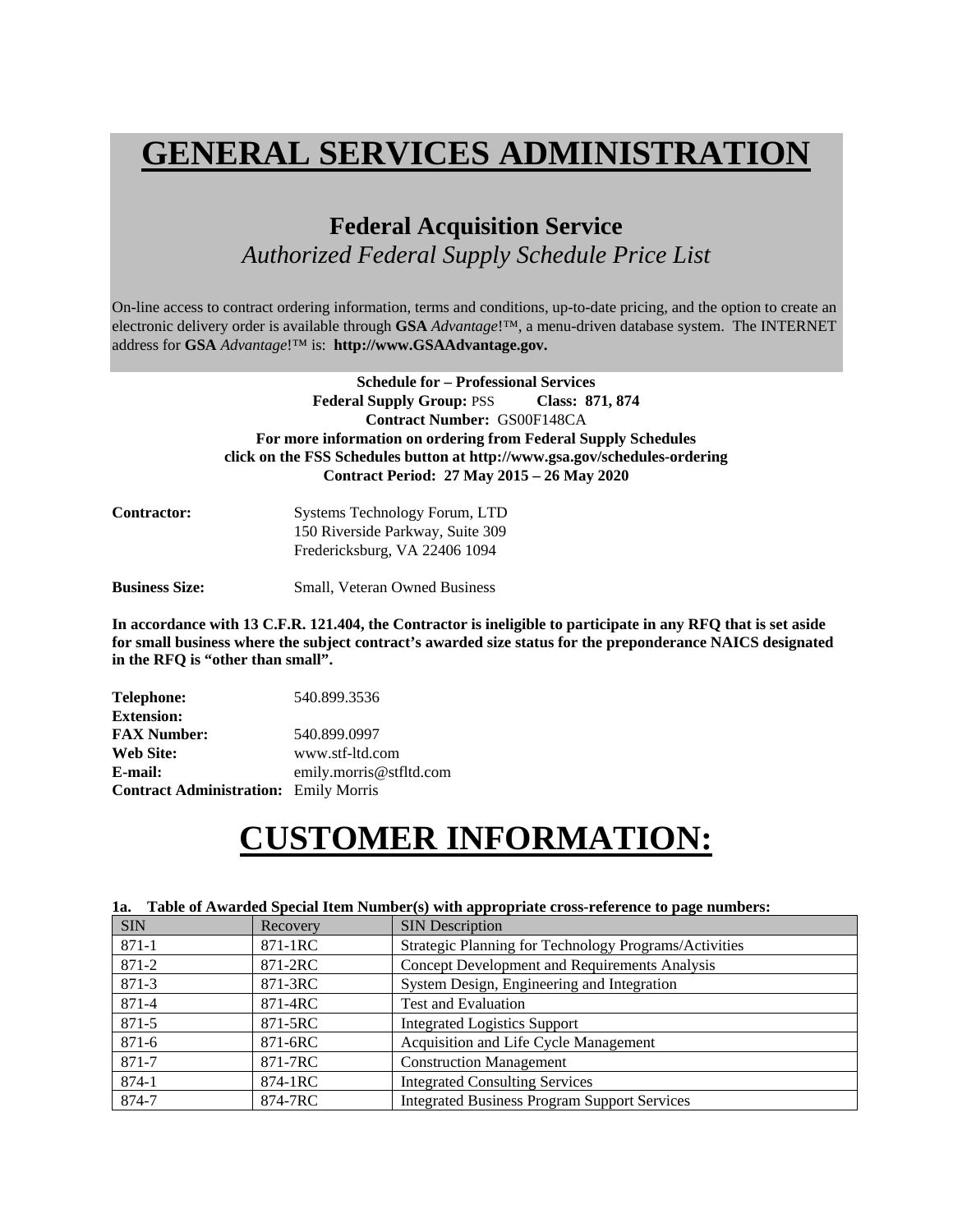- **2. Maximum Order:** \$1,000,000.00
- **3. Minimum Order:** \$100.00
- **4. Geographic Coverage (delivery Area):** Domestic and Overseas
- **5. Point(s) of production (city, county, and state or foreign country):** Same as company address
- **6. Discount from list prices or statement of net price:** Government net prices (discounts already deducted). See Attachment.
- **7. Quantity discounts:** None Offered
- **8. Prompt payment terms:** None Offered
- **9a. Notification that Government purchase cards are accepted up to the micro-purchase threshold:** Yes
- **9b. Notification whether Government purchase cards are accepted or not accepted above the micropurchase threshold:** will accept over \$2,500
- **10. Foreign items (list items by country of origin):** None
- **11a. Time of Delivery (Contractor insert number of days):** Specified on the Task Order
- **11b. Expedited Delivery. The Contractor will insert the sentence "Items available for expedited delivery are noted in this price list." under this heading. The Contractor may use a symbol of its choosing to highlight items in its price list that have expedited delivery:** Contact Contractor
- **11c. Overnight and 2-day delivery. The Contractor will indicate whether overnight and 2-day delivery are available. Also, the Contractor will indicate that the schedule customer may contact the Contractor for rates for overnight and 2-day delivery:** Contact Contractor
- **11d. Urgent Requirements. The Contractor will note in its price list the "Urgent Requirements" clause of its contract and advise agencies that they can also contact the Contractor's representative to effect a faster delivery:** Contact Contractor
- **12. F.O.B Points(s):** Destination
- **13a. Ordering Address(es):** Same as Contractor
- **13b. Ordering procedures: For supplies and services, the ordering procedures, information on Blanket Purchase Agreements (BPA's), and a sample BPA can be found at the GSA/FSS Schedule homepage (fss.gsa.gov/schedules).**
- **14. Payment address(es):** Same as company address
- **15. Warranty provision.:** Contractor's standard commercial warranty.
- **16. Export Packing Charges (if applicable):** N/A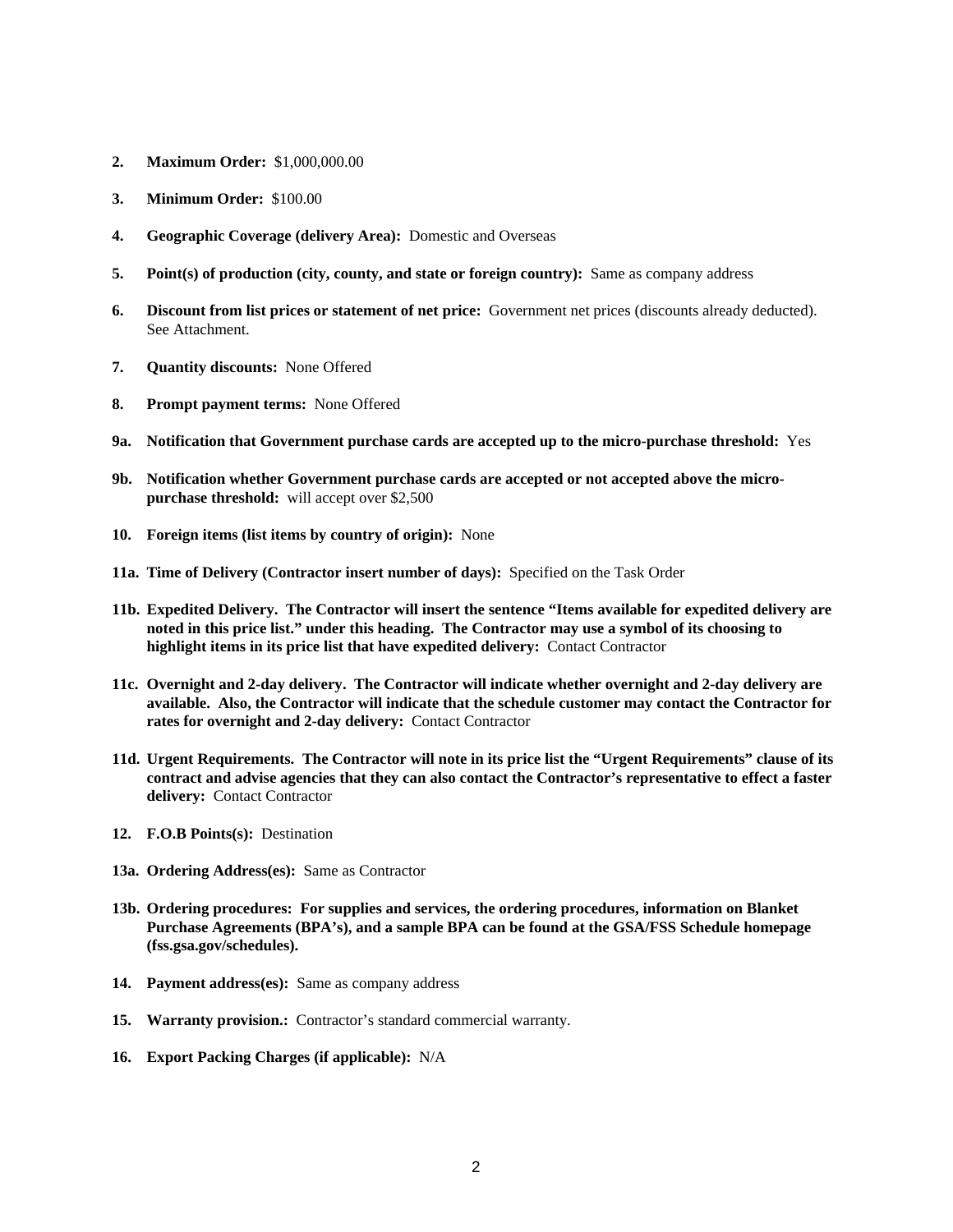- **17. Terms and conditions of Government purchase card acceptance (any thresholds above the micropurchase level):** Contact Contractor
- **18. Terms and conditions of rental, maintenance, and repair (if applicable):** N/A
- **19. Terms and conditions of installation (if applicable):** N/A
- **20. Terms and conditions of repair parts indicating date of parts price lists and any discounts from list prices (if applicable):** N/A
- **20a. Terms and conditions for any other services (if applicable):** N/A
- **21. List of service and distribution points (if applicable):** N/A
- **22. List of participating dealers (if applicable):** N/A
- **23. Preventive maintenance (if applicable):** N/A
- **24a. Environmental attributes, e.g., recycled content, energy efficiency, and/or reduced pollutants:** N/A
- **24b. If applicable, indicate that Section 508 compliance information is available on Electronic and Information Technology (EIT) supplies and services and show where full details can be found (e.g. contactor's website or other location.) The EIT standards can be found at:** www.Section508.gov/.
- **25. Data Universal Numbering System (DUNS) number:** 134157333
- **26. Notification regarding registration in Central Contractor Registration (CCR) database:** Registered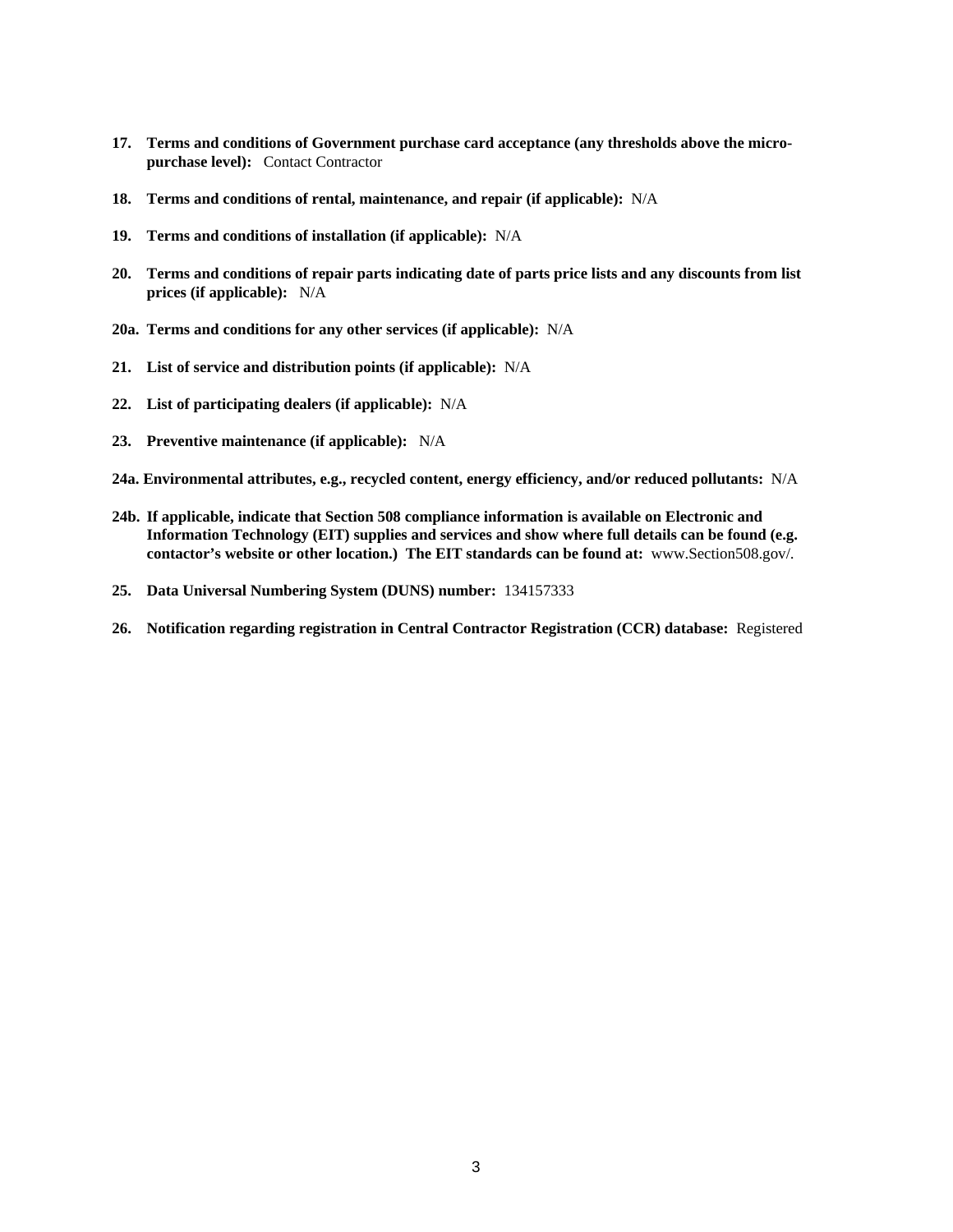## **27. Final Pricing:**

The rates shown below include the Industrial Funding Fee (IFF) of 0.75%.

| <b>Item</b>    | <b>SIN</b>  | <b>Awarded Labor</b><br>Category    | <b>Site</b> | 5/27/2015 to<br>5/26/2016Year<br>1 | 5/27/2016 to<br>5/26/2017Year<br>$\boldsymbol{2}$ | 5/27/2017 to<br>5/26/2018Year<br>3 | 5/27/2018 to<br>5/26/2019Year<br>4 | 5/27/2019 to<br>5/26/2020Year<br>5 |
|----------------|-------------|-------------------------------------|-------------|------------------------------------|---------------------------------------------------|------------------------------------|------------------------------------|------------------------------------|
| 1              | 874-1,871-7 | <b>Executive Mgmt</b><br>Consultant | Contractor  | \$233.42                           | \$240.42                                          | \$247.64                           | \$255.06                           | \$262.72                           |
| 2              | 874-1,871-7 | Principal Consultant                | Contractor  | \$207.57                           | \$213.80                                          | \$220.21                           | \$226.82                           | \$233.62                           |
| 3              | 874-1,871-7 | Principal Consultant                | Customer    | \$147.37                           | \$151.79                                          | \$156.34                           | \$161.04                           | \$165.87                           |
| $\overline{4}$ | 874-1,871-7 | <b>Mgmt Consultant IV</b>           | Contractor  | \$131.59                           | \$135.54                                          | \$139.60                           | \$143.79                           | \$148.11                           |
| 5              | 874-1,871-7 | <b>Mgmt Consultant IV</b>           | Customer    | \$89.31                            | \$91.99                                           | \$94.75                            | \$97.59                            | \$100.52                           |
| 6              | 874-1,871-7 | Mgmt Consultant III                 | Contractor  | \$122.53                           | \$126.21                                          | \$129.99                           | \$133.89                           | \$137.91                           |
| 7              | 874-1,871-7 | <b>Mgmt Consultant III</b>          | Customer    | \$60.83                            | \$62.65                                           | \$64.53                            | \$66.47                            | \$68.46                            |
| 8              | 874-1,871-7 | Mgmt Consultant II                  | Contractor  | \$78.15                            | \$80.49                                           | \$82.91                            | \$85.40                            | \$87.96                            |
| 9              | 874-1,871-7 | Mgmt Consultant I                   | Contractor  | \$68.09                            | \$70.13                                           | \$72.24                            | \$74.40                            | \$76.64                            |
| 10             | 874-1,871-7 | Mgmt Consultant I                   | Customer    | \$94.66                            | \$97.50                                           | \$100.42                           | \$103.44                           | \$106.54                           |
| 11             | 874-1,871-7 | <b>Technical Analyst II</b>         | Contractor  | \$105.90                           | \$109.08                                          | \$112.35                           | \$115.72                           | \$119.19                           |
| 12             | 874-1,871-7 | <b>Technical Analyst II</b>         | Customer    | \$55.24                            | \$56.90                                           | \$58.60                            | \$60.36                            | \$62.17                            |
| 13             | 874-1,871-7 | <b>Technical Analyst I</b>          | Contractor  | \$64.18                            | \$66.11                                           | \$68.09                            | \$70.13                            | \$72.24                            |
| 14             | 874-1,871-7 | <b>Technical Analyst I</b>          | Customer    | \$65.76                            | \$67.73                                           | \$69.76                            | \$71.86                            | \$74.01                            |
| 15             | 874-1,871-7 | Admin Specialist II                 | Contractor  | \$69.18                            | \$71.26                                           | \$73.39                            | \$75.59                            | \$77.86                            |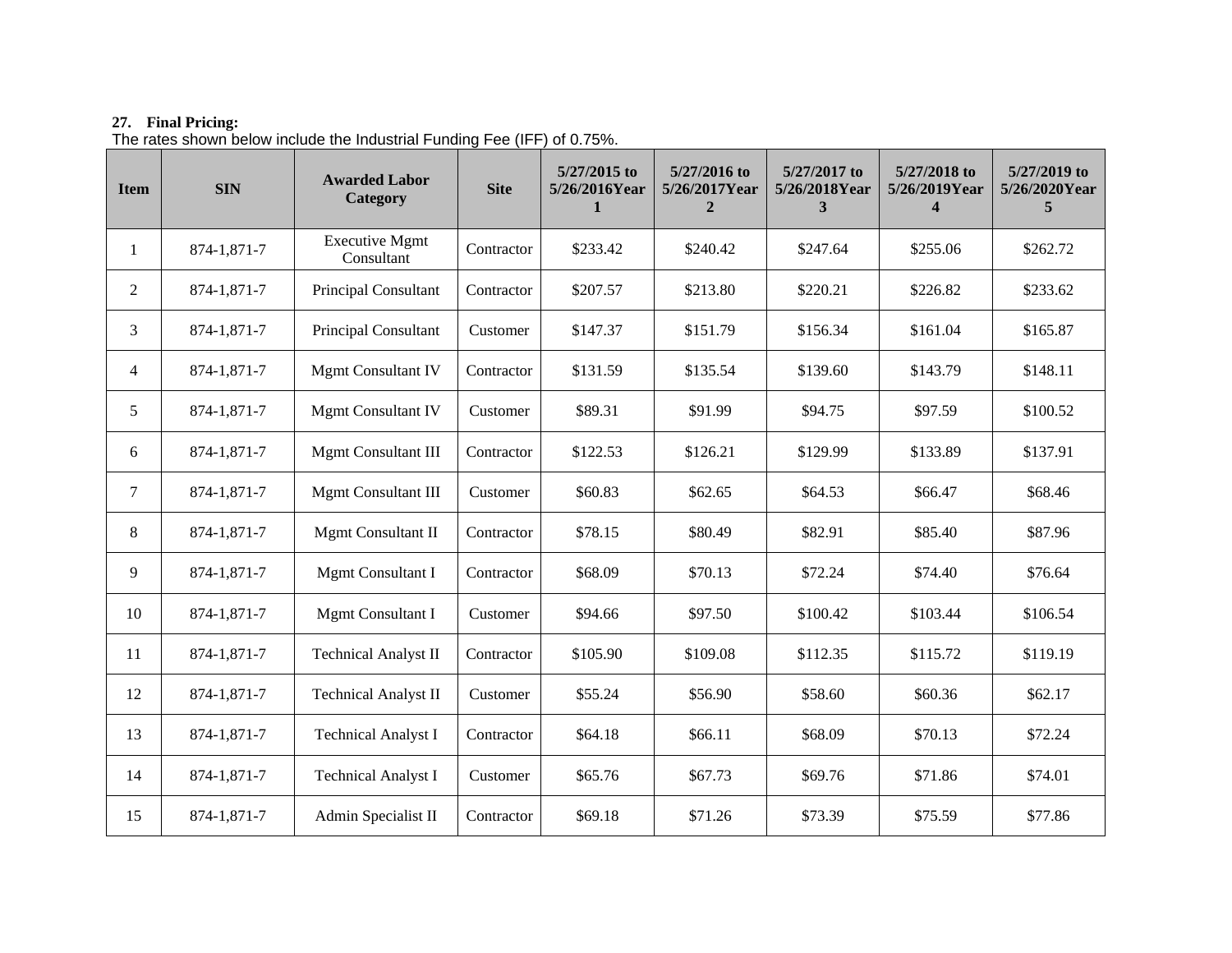| <b>Item</b> | <b>SIN</b>                                               | <b>Awarded Labor</b><br>Category                  | <b>Site</b> | 5/27/2015 to<br>5/26/2016Year<br>1 | 5/27/2016 to<br>5/26/2017Year<br>$\mathbf{2}$ | 5/27/2017 to<br>5/26/2018Year<br>3 | 5/27/2018 to<br>5/26/2019Year<br>$\overline{\mathbf{4}}$ | 5/27/2019 to<br>5/26/2020Year<br>$\overline{5}$ |
|-------------|----------------------------------------------------------|---------------------------------------------------|-------------|------------------------------------|-----------------------------------------------|------------------------------------|----------------------------------------------------------|-------------------------------------------------|
| 16          | 874-1,871-7                                              | Admin Specialist II                               | Customer    | \$65.76                            | \$67.73                                       | \$69.76                            | \$71.86                                                  | \$74.01                                         |
| 17          | 874-1,871-7                                              | Admin Specialist I                                | Contractor  | \$44.35                            | \$45.68                                       | \$47.05                            | \$48.46                                                  | \$49.92                                         |
| 18          | 874-1,871-7                                              | Admin Specialist I                                | Customer    | \$40.58                            | \$41.80                                       | \$43.05                            | \$44.34                                                  | \$45.67                                         |
| 19          | 871-1, 871-2,<br>871-3, 871-4,<br>871-5, 871-6,<br>871-7 | <b>Engineering Program</b><br>Manager - Level III | Contractor  | \$200.24                           | \$206.25                                      | \$212.43                           | \$218.81                                                 | \$225.37                                        |
| 20          | 871-1, 871-2,<br>871-3, 871-4,<br>871-5, 871-6,<br>871-7 | <b>Engineering Program</b><br>Manager - Level III | Customer    | \$136.06                           | \$140.14                                      | \$144.35                           | \$148.68                                                 | \$153.14                                        |
| 21          | 871-1, 871-2,<br>871-3, 871-4,<br>871-5, 871-6,<br>871-7 | <b>Engineering Program</b><br>Manager - Level II  | Contractor  | \$159.31                           | \$164.09                                      | \$169.01                           | \$174.08                                                 | \$179.30                                        |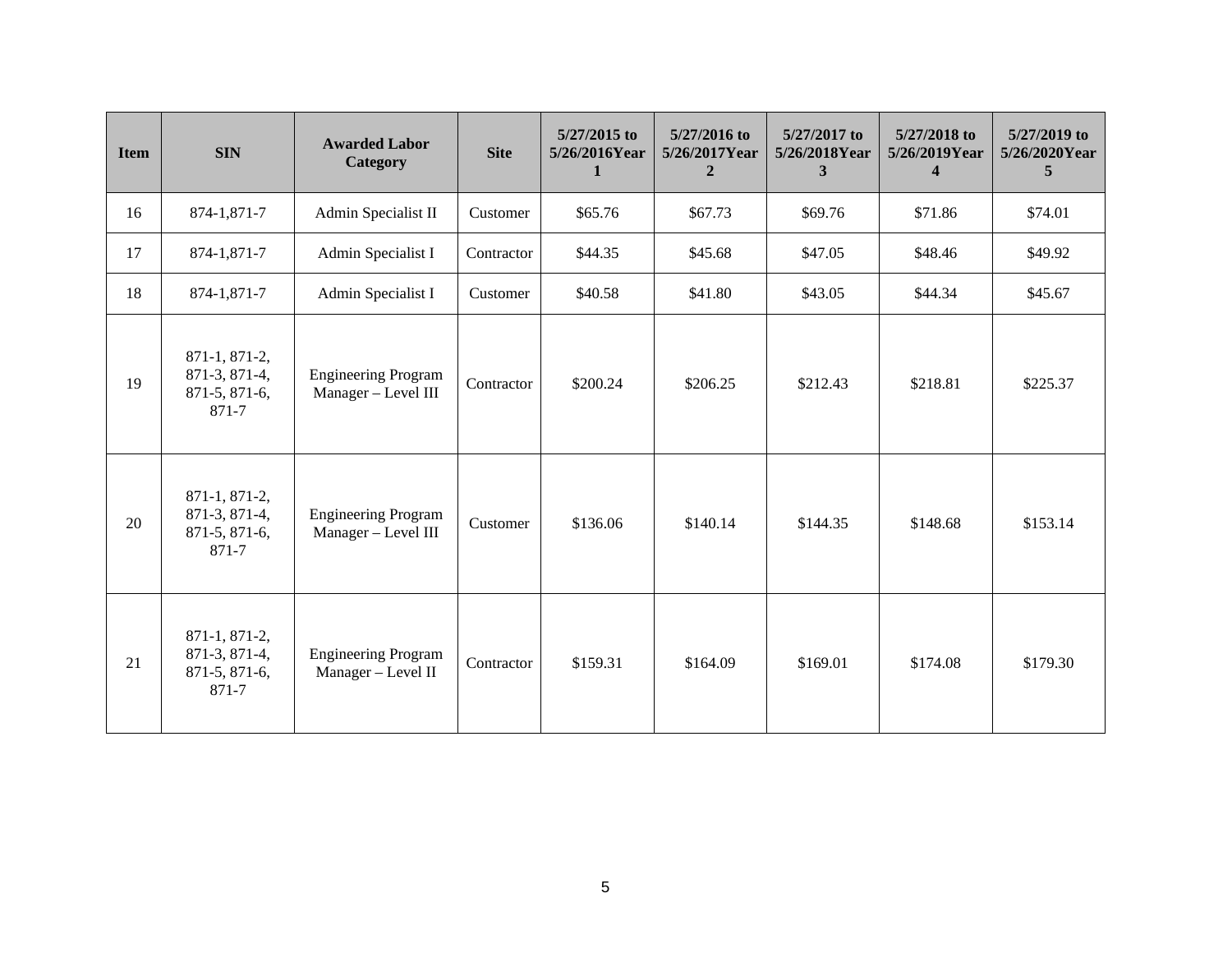| <b>Item</b> | <b>SIN</b>                                               | <b>Awarded Labor</b><br>Category                 | <b>Site</b> | 5/27/2015 to<br>5/26/2016Year<br>1 | 5/27/2016 to<br>5/26/2017Year<br>$\mathbf{2}$ | 5/27/2017 to<br>5/26/2018Year<br>3 | 5/27/2018 to<br>5/26/2019Year<br>$\overline{4}$ | 5/27/2019 to<br>5/26/2020Year<br>$\overline{5}$ |
|-------------|----------------------------------------------------------|--------------------------------------------------|-------------|------------------------------------|-----------------------------------------------|------------------------------------|-------------------------------------------------|-------------------------------------------------|
| 22          | 871-1, 871-2,<br>871-3, 871-4,<br>871-5, 871-6,<br>871-7 | <b>Engineering Program</b><br>Manager - Level II | Customer    | \$97.26                            | \$100.18                                      | \$103.18                           | \$106.28                                        | \$109.47                                        |
| 23          | 871-1, 871-2,<br>871-3, 871-4,<br>871-5, 871-6,<br>871-7 | <b>Engineering Program</b><br>Manager - Level I  | Contractor  | \$134.19                           | \$138.22                                      | \$142.36                           | \$146.63                                        | \$151.03                                        |
| 24          | 871-1, 871-2,<br>871-3, 871-4,<br>871-5, 871-6,<br>871-7 | <b>Engineering Program</b><br>Manager - Level I  | Customer    | \$83.50                            | \$86.01                                       | \$88.59                            | \$91.24                                         | \$93.98                                         |
| 25          | 871-1, 871-2,<br>871-3, 871-4,<br>871-5, 871-6,<br>871-7 | <b>Subject Matter Expert</b><br>$-$ Level III    | Contractor  | \$217.11                           | \$223.62                                      | \$230.33                           | \$237.24                                        | \$244.36                                        |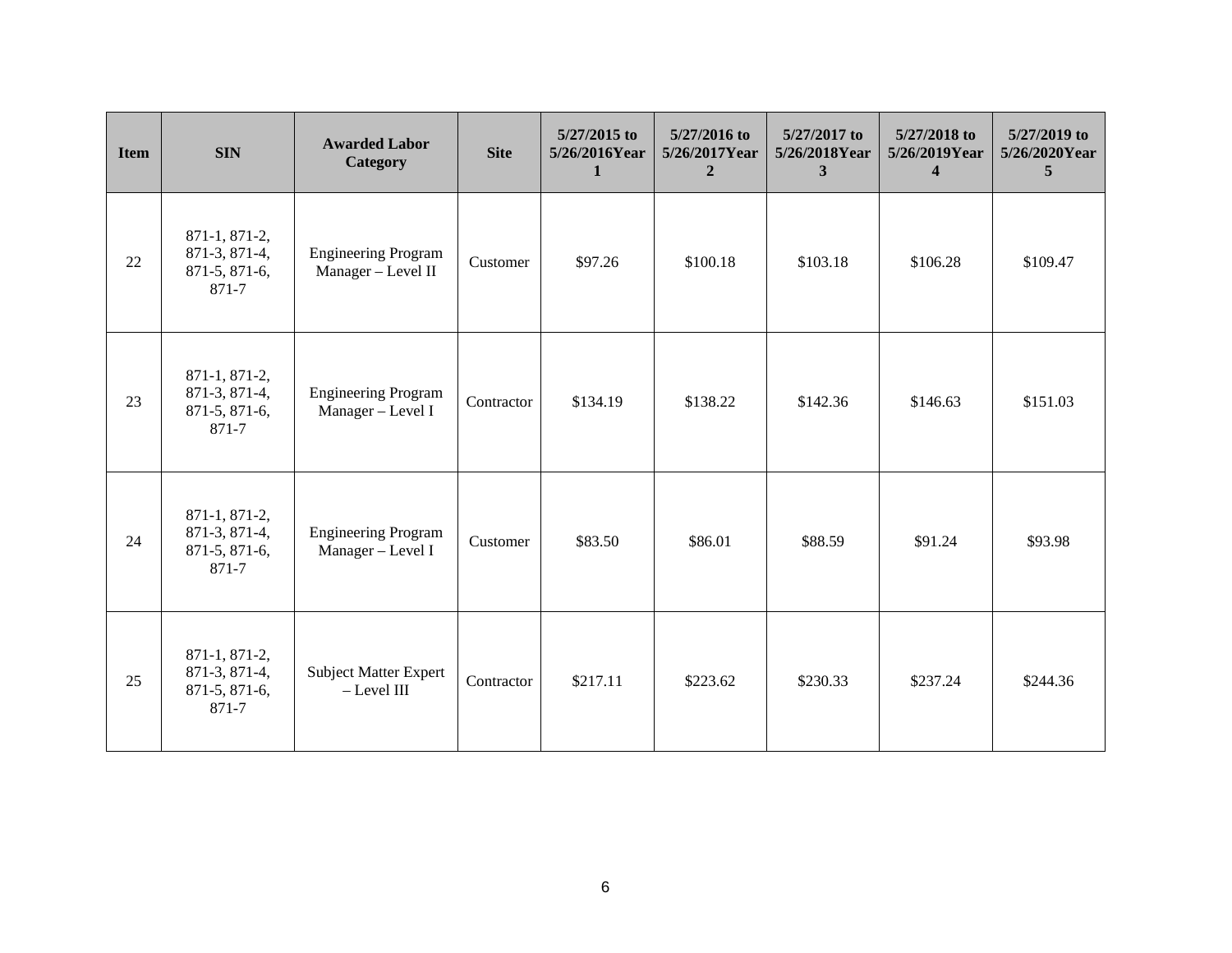| <b>Item</b> | <b>SIN</b>                                                 | <b>Awarded Labor</b><br>Category              | <b>Site</b> | 5/27/2015 to<br>5/26/2016Year<br>1 | 5/27/2016 to<br>5/26/2017Year<br>$\mathbf{2}$ | 5/27/2017 to<br>5/26/2018Year<br>3 | 5/27/2018 to<br>5/26/2019Year<br>$\overline{\mathbf{4}}$ | 5/27/2019 to<br>5/26/2020Year<br>$\overline{5}$ |
|-------------|------------------------------------------------------------|-----------------------------------------------|-------------|------------------------------------|-----------------------------------------------|------------------------------------|----------------------------------------------------------|-------------------------------------------------|
| 26          | 871-1, 871-2,<br>871-3, 871-4,<br>$871-5, 871-6,$<br>871-7 | <b>Subject Matter Expert</b><br>$-$ Level III | Customer    | \$121.85                           | \$125.51                                      | \$129.27                           | \$133.15                                                 | \$137.14                                        |
| 27          | 871-1, 871-2,<br>871-3, 871-4,<br>871-5, 871-6,<br>871-7   | <b>Subject Matter Expert</b><br>$-$ Level II  | Contractor  | \$161.23                           | \$166.07                                      | \$171.05                           | \$176.18                                                 | \$181.47                                        |
| 28          | 871-1, 871-2,<br>871-3, 871-4,<br>871-5, 871-6,<br>871-7   | Subject Matter Expert<br>$-$ Level II         | Customer    | \$103.24                           | \$106.34                                      | \$109.53                           | \$112.81                                                 | \$116.20                                        |
| 29          | 871-1, 871-2,<br>871-3, 871-4,<br>871-5, 871-6,<br>871-7   | <b>Subject Matter Expert</b><br>$-$ Level I   | Contractor  | \$117.03                           | \$120.54                                      | \$124.16                           | \$127.88                                                 | \$131.72                                        |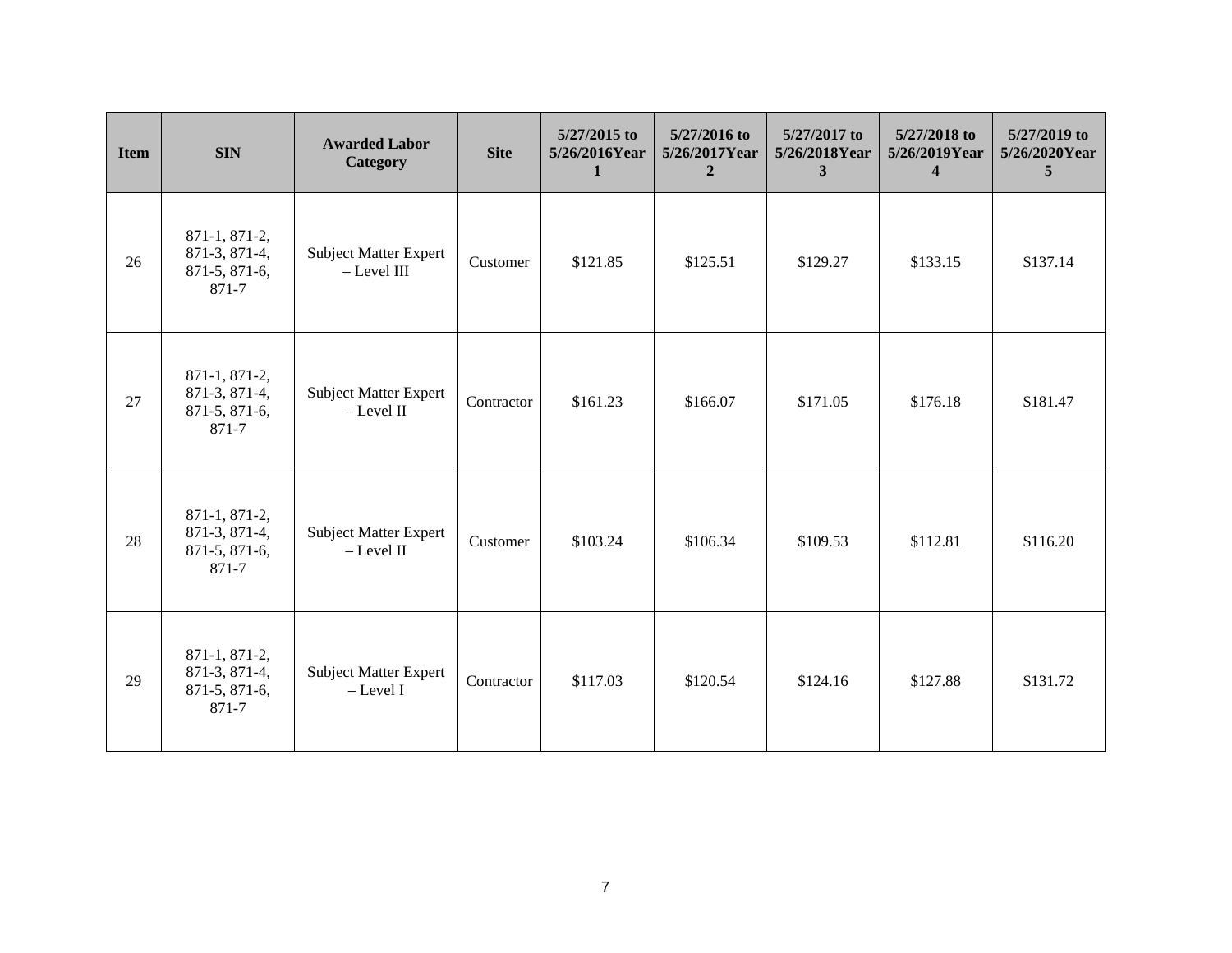| <b>Item</b> | <b>SIN</b>                                               | <b>Awarded Labor</b><br>Category            | <b>Site</b> | 5/27/2015 to<br>5/26/2016Year<br>1 | 5/27/2016 to<br>5/26/2017Year<br>$\overline{2}$ | 5/27/2017 to<br>5/26/2018Year<br>3 | 5/27/2018 to<br>5/26/2019Year<br>$\overline{4}$ | 5/27/2019 to<br>5/26/2020Year<br>$\overline{5}$ |
|-------------|----------------------------------------------------------|---------------------------------------------|-------------|------------------------------------|-------------------------------------------------|------------------------------------|-------------------------------------------------|-------------------------------------------------|
| 30          | 871-1, 871-2,<br>871-3, 871-4,<br>871-5, 871-6,<br>871-7 | <b>Subject Matter Expert</b><br>$-$ Level I | Customer    | \$106.37                           | \$109.56                                        | \$112.85                           | \$116.23                                        | \$119.72                                        |
| 31          | 871-1, 871-2,<br>871-3, 871-4,<br>871-5, 871-6,<br>871-7 | Engineer - Level V                          | Contractor  | \$176.05                           | \$181.33                                        | \$186.77                           | \$192.37                                        | \$198.15                                        |
| 32          | 871-1, 871-2,<br>871-3, 871-4,<br>871-5, 871-6,<br>871-7 | Engineer - Level V                          | Customer    | \$94.86                            | \$97.71                                         | \$100.64                           | \$103.66                                        | \$106.77                                        |
| 33          | 871-1, 871-2,<br>871-3, 871-4,<br>871-5, 871-6,<br>871-7 | Engineer - Level IV                         | Contractor  | \$118.60                           | \$122.16                                        | \$125.82                           | \$129.60                                        | \$133.49                                        |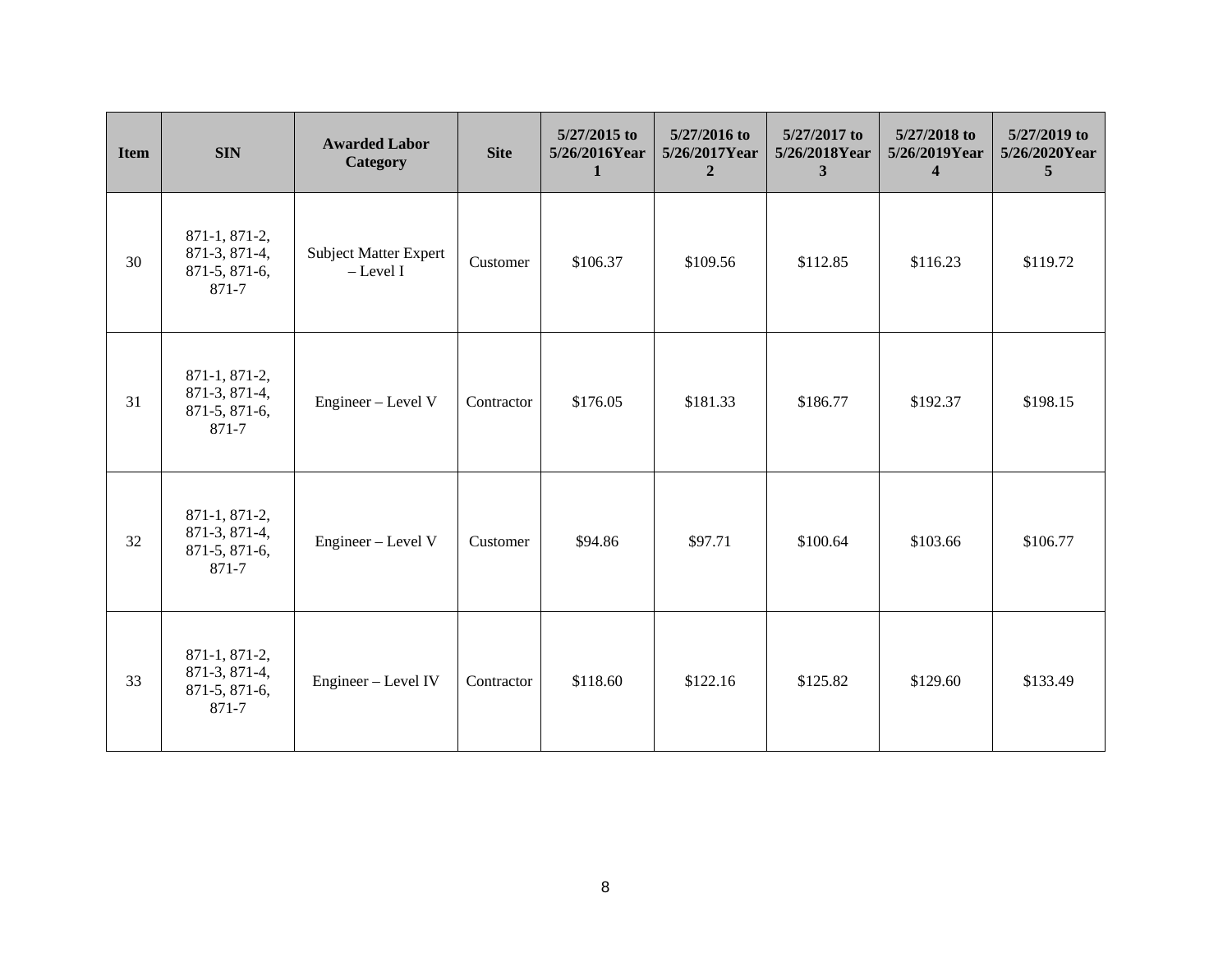| <b>Item</b> | <b>SIN</b>                                               | <b>Awarded Labor</b><br>Category | <b>Site</b> | 5/27/2015 to<br>5/26/2016Year<br>1 | 5/27/2016 to<br>5/26/2017Year<br>$\overline{2}$ | 5/27/2017 to<br>5/26/2018Year<br>3 | 5/27/2018 to<br>5/26/2019Year<br>$\overline{4}$ | 5/27/2019 to<br>5/26/2020Year<br>$\overline{5}$ |
|-------------|----------------------------------------------------------|----------------------------------|-------------|------------------------------------|-------------------------------------------------|------------------------------------|-------------------------------------------------|-------------------------------------------------|
| 34          | 871-1, 871-2,<br>871-3, 871-4,<br>871-5, 871-6,<br>871-7 | Engineer - Level IV              | Customer    | \$91.85                            | \$94.61                                         | \$97.44                            | \$100.37                                        | \$103.38                                        |
| 35          | 871-1, 871-2,<br>871-3, 871-4,<br>871-5, 871-6,<br>871-7 | Engineer - Level III             | Contractor  | \$121.31                           | \$124.95                                        | \$128.70                           | \$132.56                                        | \$136.54                                        |
| 36          | 871-1, 871-2,<br>871-3, 871-4,<br>871-5, 871-6,<br>871-7 | Engineer - Level III             | Customer    | \$85.75                            | \$88.32                                         | \$90.97                            | \$93.70                                         | \$96.51                                         |
| 37          | 871-1, 871-2,<br>871-3, 871-4,<br>871-5, 871-6,<br>871-7 | Engineer - Level II              | Contractor  | \$105.43                           | \$108.59                                        | \$111.85                           | \$115.21                                        | \$118.66                                        |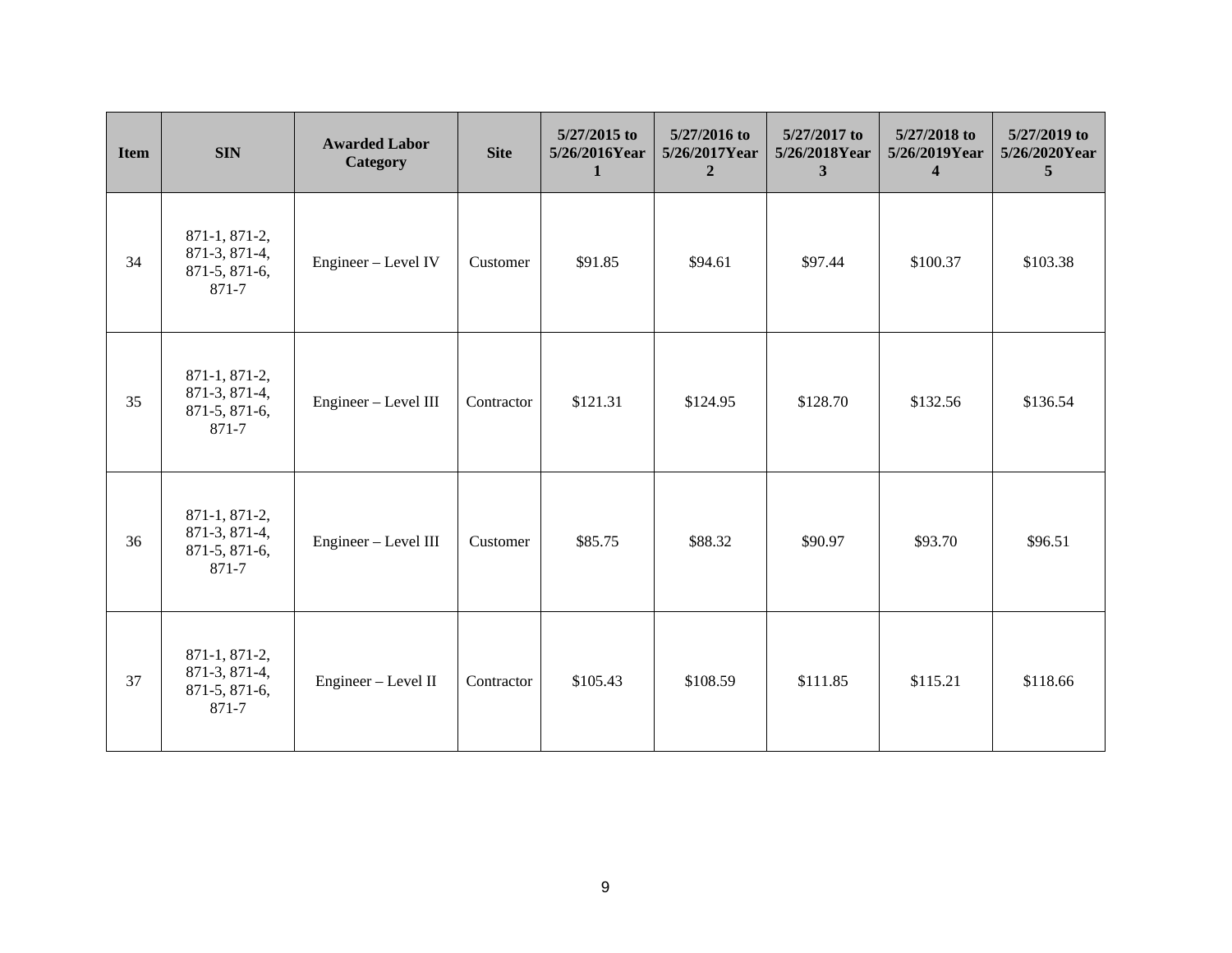| <b>Item</b> | <b>SIN</b>                                               | <b>Awarded Labor</b><br>Category | <b>Site</b> | 5/27/2015 to<br>5/26/2016Year<br>1 | 5/27/2016 to<br>5/26/2017Year<br>$\overline{2}$ | 5/27/2017 to<br>5/26/2018Year<br>3 | 5/27/2018 to<br>5/26/2019Year<br>$\overline{4}$ | 5/27/2019 to<br>5/26/2020Year<br>$\overline{5}$ |
|-------------|----------------------------------------------------------|----------------------------------|-------------|------------------------------------|-------------------------------------------------|------------------------------------|-------------------------------------------------|-------------------------------------------------|
| 38          | 871-1, 871-2,<br>871-3, 871-4,<br>871-5, 871-6,<br>871-7 | Engineer - Level II              | Customer    | \$86.98                            | \$89.59                                         | \$92.28                            | \$95.05                                         | \$97.90                                         |
| 39          | 871-1, 871-2,<br>871-3, 871-4,<br>871-5, 871-6,<br>871-7 | Engineer - Level I               | Contractor  | \$101.03                           | \$104.06                                        | \$107.18                           | \$110.40                                        | \$113.71                                        |
| 40          | 871-1, 871-2,<br>871-3, 871-4,<br>871-5, 871-6,<br>871-7 | Engineer - Level I               | Customer    | \$70.50                            | \$72.62                                         | \$74.79                            | \$77.04                                         | \$79.35                                         |
| 41          | 871-1, 871-2,<br>871-3, 871-4,<br>871-5, 871-6,<br>871-7 | Management Analyst-<br>Level III | Contractor  | \$123.90                           | \$127.62                                        | \$131.45                           | \$135.39                                        | \$139.45                                        |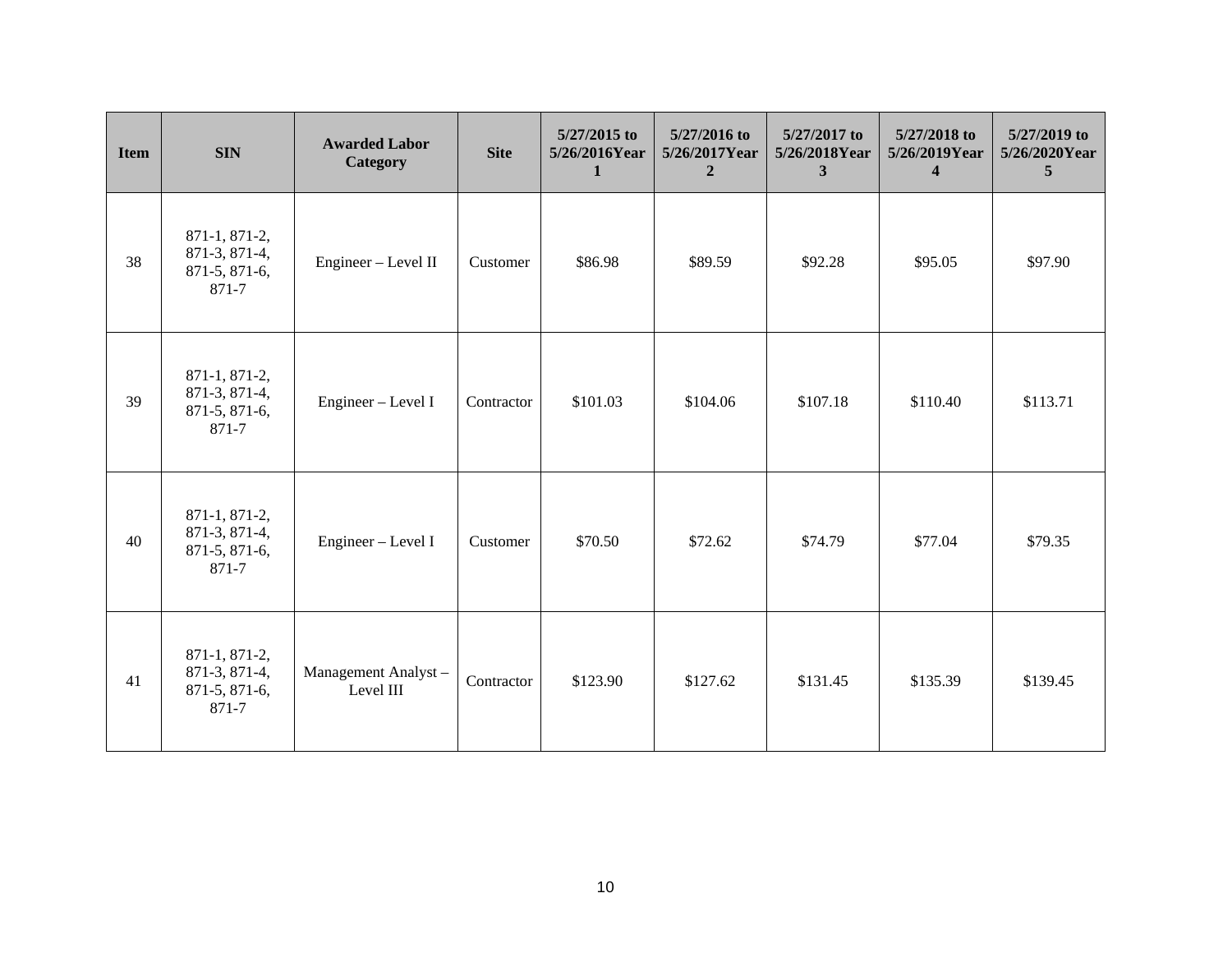| <b>Item</b> | <b>SIN</b>                                               | <b>Awarded Labor</b><br>Category | <b>Site</b> | 5/27/2015 to<br>5/26/2016Year<br>1 | 5/27/2016 to<br>5/26/2017Year<br>$\mathbf{2}$ | 5/27/2017 to<br>5/26/2018Year<br>3 | 5/27/2018 to<br>5/26/2019Year<br>$\overline{\mathbf{4}}$ | 5/27/2019 to<br>5/26/2020Year<br>$\overline{5}$ |
|-------------|----------------------------------------------------------|----------------------------------|-------------|------------------------------------|-----------------------------------------------|------------------------------------|----------------------------------------------------------|-------------------------------------------------|
| 42          | 871-1, 871-2,<br>871-3, 871-4,<br>871-5, 871-6,<br>871-7 | Management Analyst-<br>Level III | Customer    | \$120.32                           | \$123.93                                      | \$127.65                           | \$131.48                                                 | \$135.42                                        |
| 43          | 871-1, 871-2,<br>871-3, 871-4,<br>871-5, 871-6,<br>871-7 | Management Analyst-<br>Level II  | Contractor  | \$100.89                           | \$103.92                                      | \$107.03                           | \$110.25                                                 | \$113.55                                        |
| 44          | 871-1, 871-2,<br>871-3, 871-4,<br>871-5, 871-6,<br>871-7 | Management Analyst-<br>Level II  | Customer    | \$100.79                           | \$103.81                                      | \$106.93                           | \$110.14                                                 | \$113.44                                        |
| 45          | 871-1, 871-2,<br>871-3, 871-4,<br>871-5, 871-6,<br>871-7 | Management Analyst-<br>Level I   | Contractor  | \$91.13                            | \$93.86                                       | \$96.68                            | \$99.58                                                  | \$102.57                                        |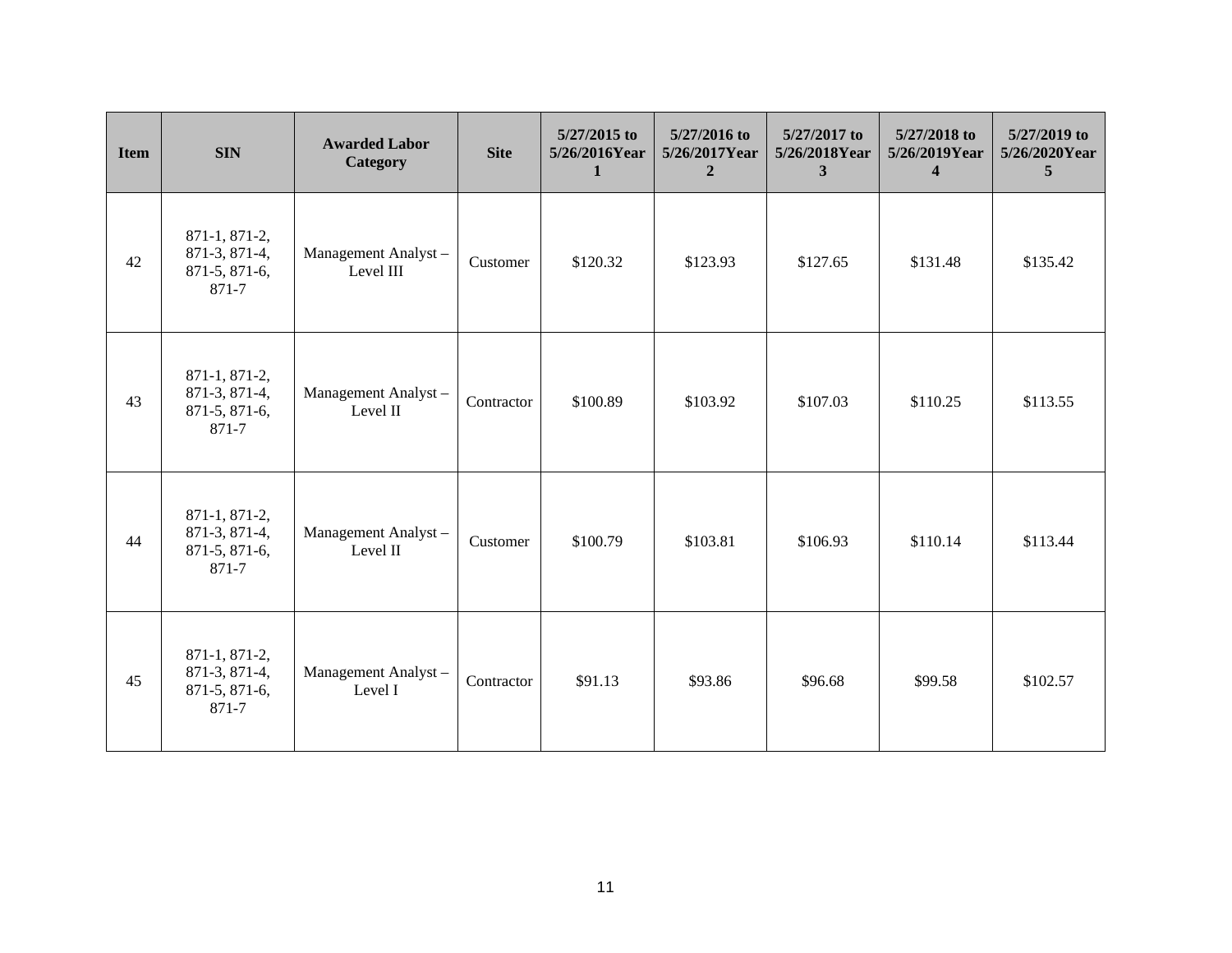| <b>Item</b> | <b>SIN</b>                                               | <b>Awarded Labor</b><br>Category | <b>Site</b> | 5/27/2015 to<br>5/26/2016Year<br>1 | 5/27/2016 to<br>5/26/2017Year<br>$\overline{2}$ | 5/27/2017 to<br>5/26/2018Year<br>3 | 5/27/2018 to<br>5/26/2019Year<br>$\overline{4}$ | 5/27/2019 to<br>5/26/2020Year<br>$\overline{5}$ |
|-------------|----------------------------------------------------------|----------------------------------|-------------|------------------------------------|-------------------------------------------------|------------------------------------|-------------------------------------------------|-------------------------------------------------|
| 46          | 871-1, 871-2,<br>871-3, 871-4,<br>871-5, 871-6,<br>871-7 | Management Analyst-<br>Level I   | Customer    | \$71.02                            | \$73.15                                         | \$75.35                            | \$77.61                                         | \$79.93                                         |
| 47          | 871-1, 871-2,<br>871-3, 871-4,<br>871-5, 871-6,<br>871-7 | Technician - Level III           | Contractor  | \$88.51                            | \$91.17                                         | \$93.90                            | \$96.72                                         | \$99.62                                         |
| 48          | 871-1, 871-2,<br>871-3, 871-4,<br>871-5, 871-6,<br>871-7 | Technician - Level III           | Customer    | \$88.19                            | \$90.84                                         | \$93.56                            | \$96.37                                         | \$99.26                                         |
| 49          | 871-1, 871-2,<br>871-3, 871-4,<br>871-5, 871-6,<br>871-7 | Technician - Level II            | Contractor  | \$72.43                            | \$74.60                                         | \$76.84                            | \$79.15                                         | \$81.52                                         |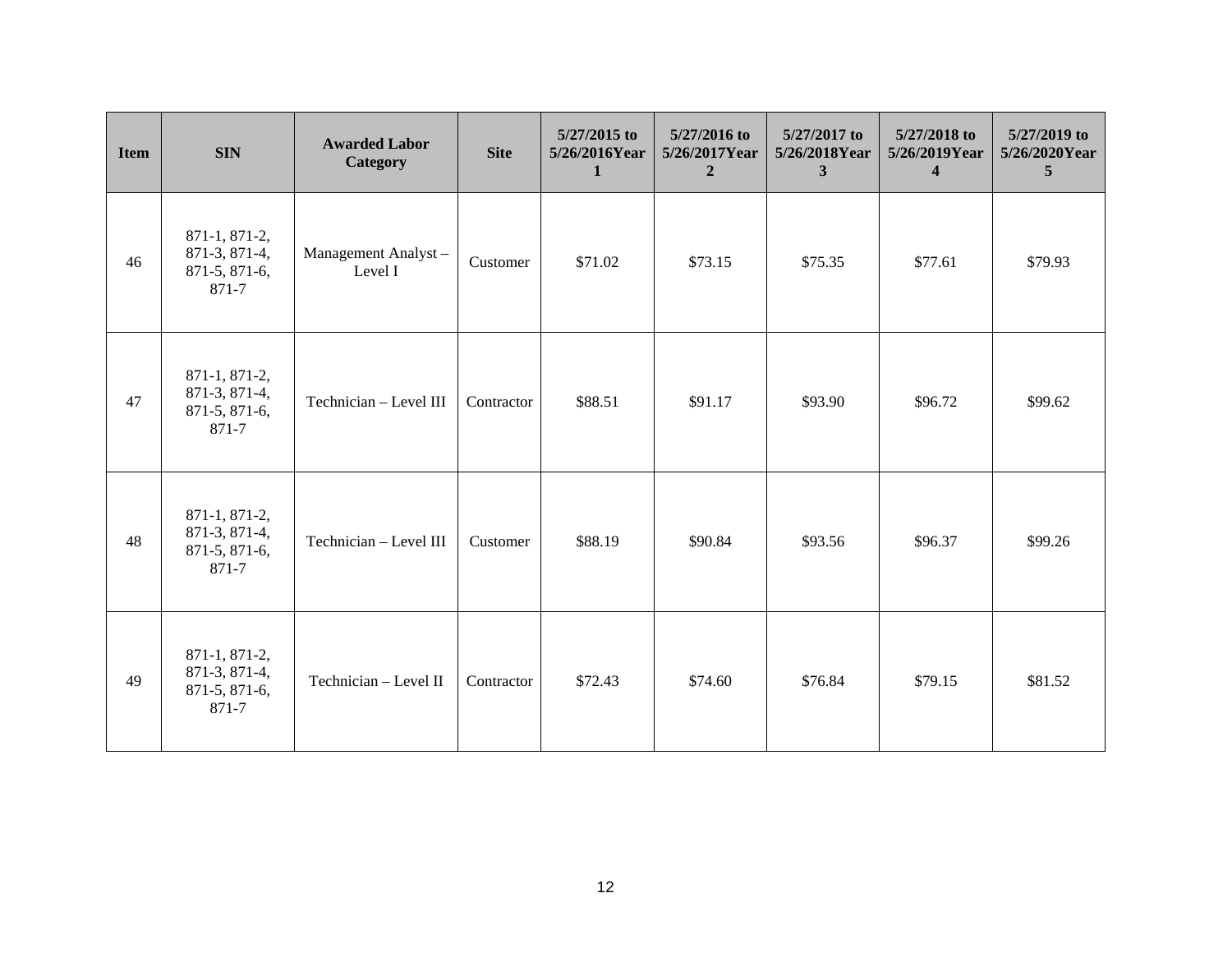| <b>Item</b> | <b>SIN</b>                                               | <b>Awarded Labor</b><br>Category     | <b>Site</b> | 5/27/2015 to<br>5/26/2016Year<br>1 | 5/27/2016 to<br>5/26/2017Year<br>$\overline{2}$ | 5/27/2017 to<br>5/26/2018Year<br>3 | 5/27/2018 to<br>5/26/2019Year<br>$\overline{4}$ | 5/27/2019 to<br>5/26/2020Year<br>$\overline{5}$ |
|-------------|----------------------------------------------------------|--------------------------------------|-------------|------------------------------------|-------------------------------------------------|------------------------------------|-------------------------------------------------|-------------------------------------------------|
| 50          | 871-1, 871-2,<br>871-3, 871-4,<br>871-5, 871-6,<br>871-7 | Technician - Level II                | Customer    | \$83.50                            | \$86.01                                         | \$88.59                            | \$91.24                                         | \$93.98                                         |
| 51          | 871-1, 871-2,<br>871-3, 871-4,<br>871-5, 871-6,<br>871-7 | Technician - Level I                 | Contractor  | \$58.06                            | \$59.80                                         | \$61.60                            | \$63.44                                         | \$65.35                                         |
| 52          | 871-1, 871-2,<br>871-3, 871-4,<br>871-5, 871-6,<br>871-7 | Technician - Level I                 | Customer    | \$69.98                            | \$72.08                                         | \$74.24                            | \$76.47                                         | \$78.76                                         |
| 53          | 871-1, 871-2,<br>871-3, 871-4,<br>871-5, 871-6,<br>871-7 | Administrative<br>Support - Level II | Contractor  | \$59.58                            | \$61.37                                         | \$63.21                            | \$65.10                                         | \$67.06                                         |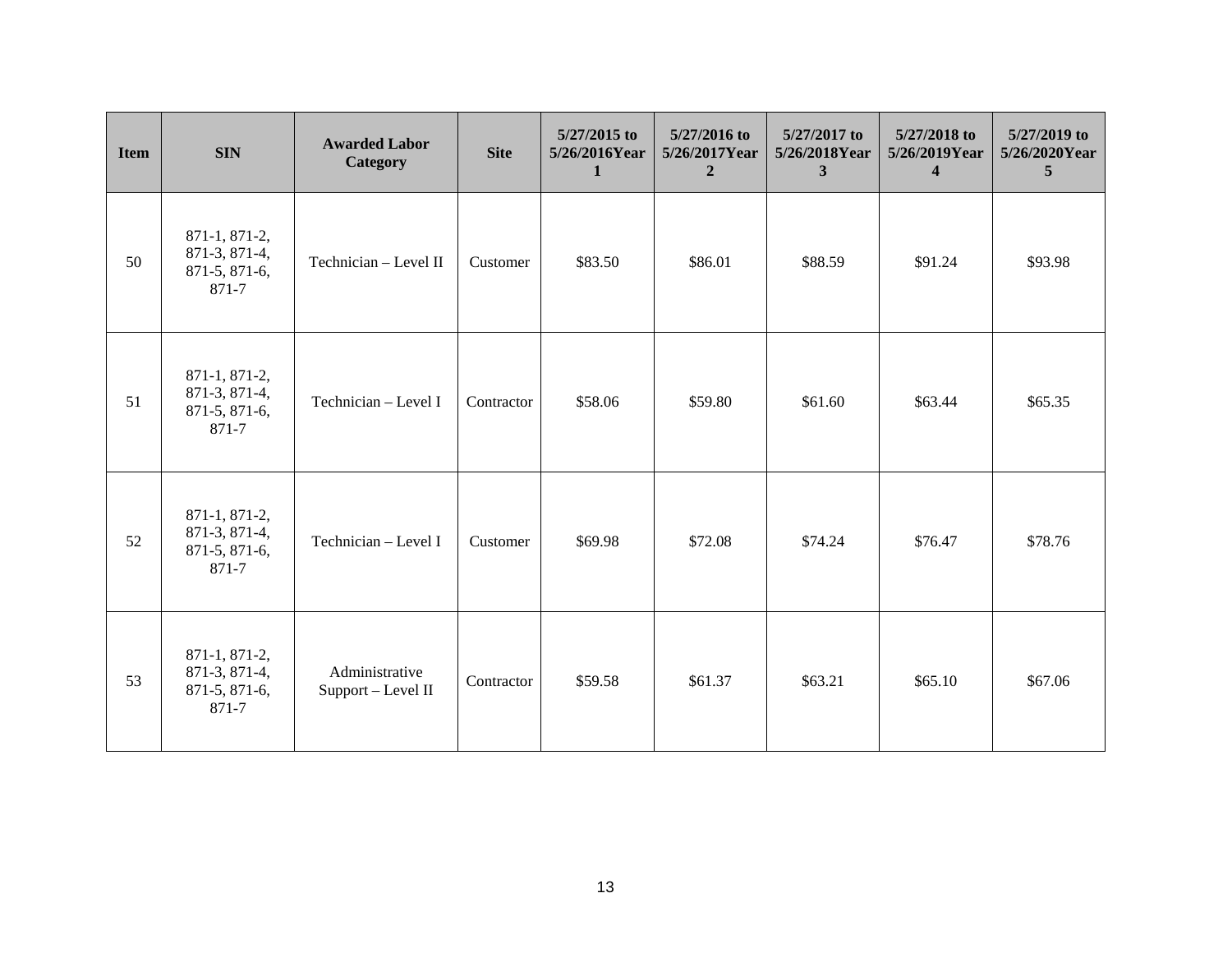| <b>Item</b> | <b>SIN</b>                                               | <b>Awarded Labor</b><br>Category     | <b>Site</b> | 5/27/2015 to<br>5/26/2016Year<br>1 | 5/27/2016 to<br>5/26/2017Year<br>$\overline{2}$ | 5/27/2017 to<br>5/26/2018Year<br>3 | 5/27/2018 to<br>5/26/2019Year<br>$\overline{4}$ | 5/27/2019 to<br>5/26/2020Year<br>$\overline{5}$ |
|-------------|----------------------------------------------------------|--------------------------------------|-------------|------------------------------------|-------------------------------------------------|------------------------------------|-------------------------------------------------|-------------------------------------------------|
| 54          | 871-1, 871-2,<br>871-3, 871-4,<br>871-5, 871-6,<br>871-7 | Administrative<br>Support - Level II | Customer    | \$49.96                            | \$51.46                                         | \$53.00                            | \$54.59                                         | \$56.23                                         |
| 55          | 871-1, 871-2,<br>871-3, 871-4,<br>871-5, 871-6,<br>871-7 | Administrative<br>Support - Level I  | Contractor  | \$54.48                            | \$56.11                                         | \$57.80                            | \$59.53                                         | \$61.32                                         |
| 56          | 871-1, 871-2,<br>871-3, 871-4,<br>871-5, 871-6,<br>871-7 | Administrative<br>Support - Level I  | Customer    | \$48.81                            | \$50.27                                         | \$51.78                            | \$53.34                                         | \$54.94                                         |
| 57          | 871-1, 871-2,<br>871-3, 871-4,<br>871-5, 871-6,<br>871-7 | Project Control<br>Analyst           | Contractor  | \$76.40                            | \$78.69                                         | \$81.05                            | \$83.48                                         | \$85.99                                         |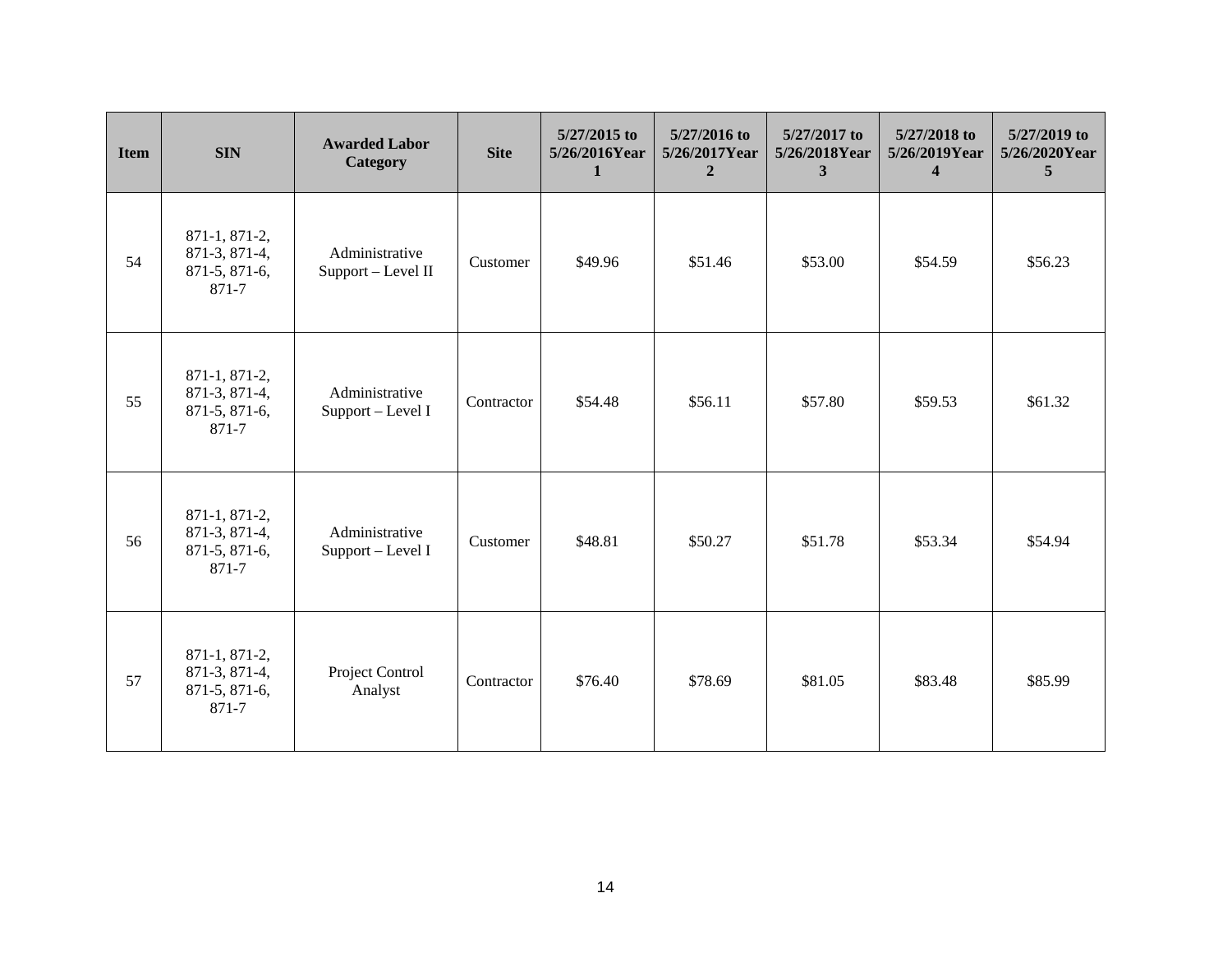| <b>Item</b> | <b>SIN</b>                                                   | <b>Awarded Labor</b><br><b>Category</b> | <b>Site</b> | 5/27/2015 to<br>$5/26/2016$ Year | $5/27/2016$ to<br>5/26/2017Year | $5/27/2017$ to<br>5/26/2018Year | $5/27/2018$ to<br>$5/26/2019$ Year | $5/27/2019$ to<br>5/26/2020Year |
|-------------|--------------------------------------------------------------|-----------------------------------------|-------------|----------------------------------|---------------------------------|---------------------------------|------------------------------------|---------------------------------|
| 58          | $871-1, 871-2,$<br>871-3, 871-4,<br>$871-5, 871-6,$<br>871-7 | Project Control<br>Analyst              | Customer    | \$61.14                          | \$62.97                         | \$64.86                         | \$66.81                            | \$68.81                         |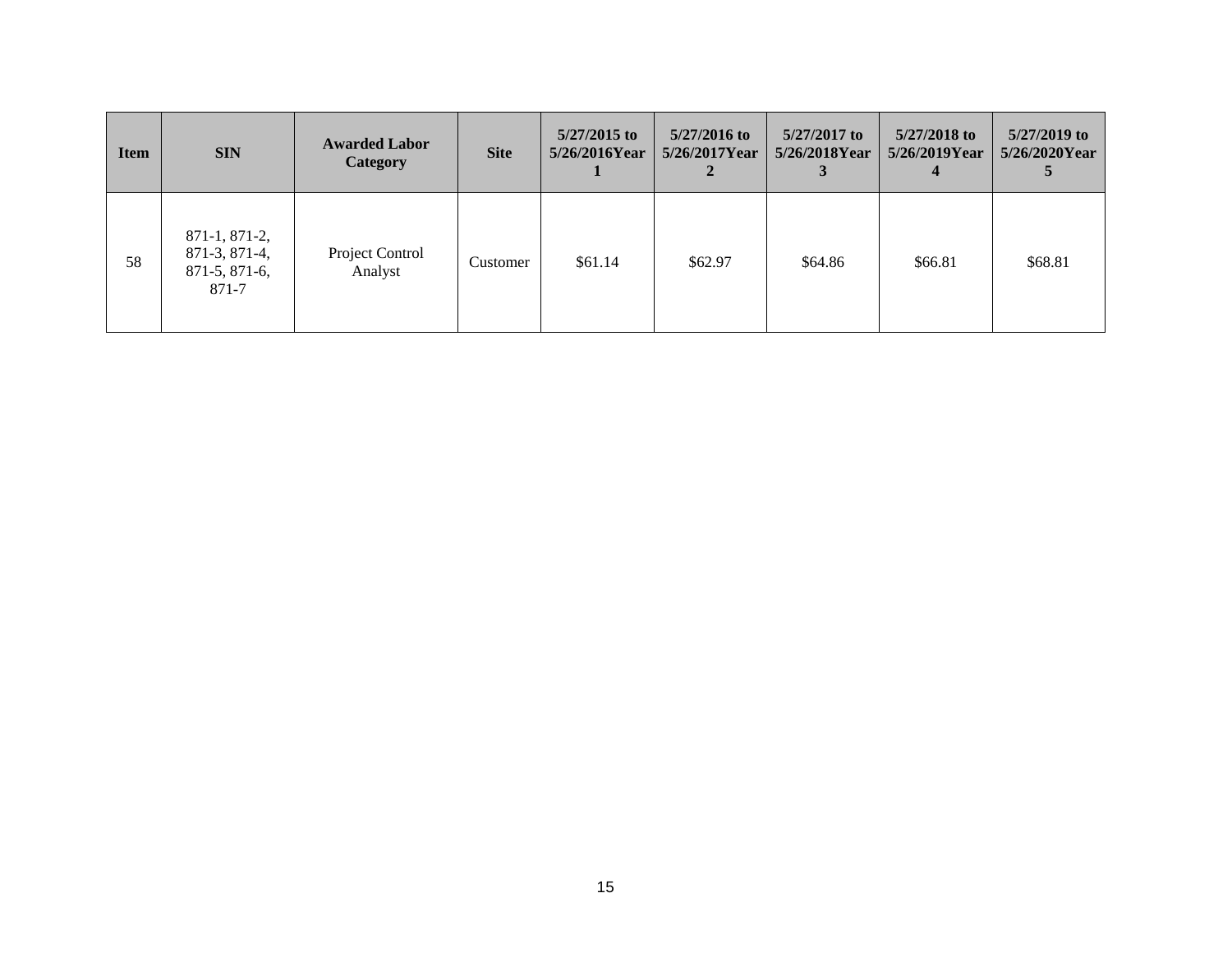# **Service Contract Act (SCA) Matrix**

| <b>SCA Eligible Labor Category</b> | SCA Equivalent Code Title | Wage Determination No |
|------------------------------------|---------------------------|-----------------------|
| Administrative Support - Level I   | 01611 - Word Processor I  | 2005-2103             |

The Service Contract Act (SCA) is applicable to this contract and it includes SCA applicable labor categories. The prices for the indicated (\*\*) SCA labor categories are based on the U.S. Department of Labor Wage Determination Number(s) identified in the SCA matrix. The prices awarded are in line with the geographic scope of the contract (i.e. nationwide).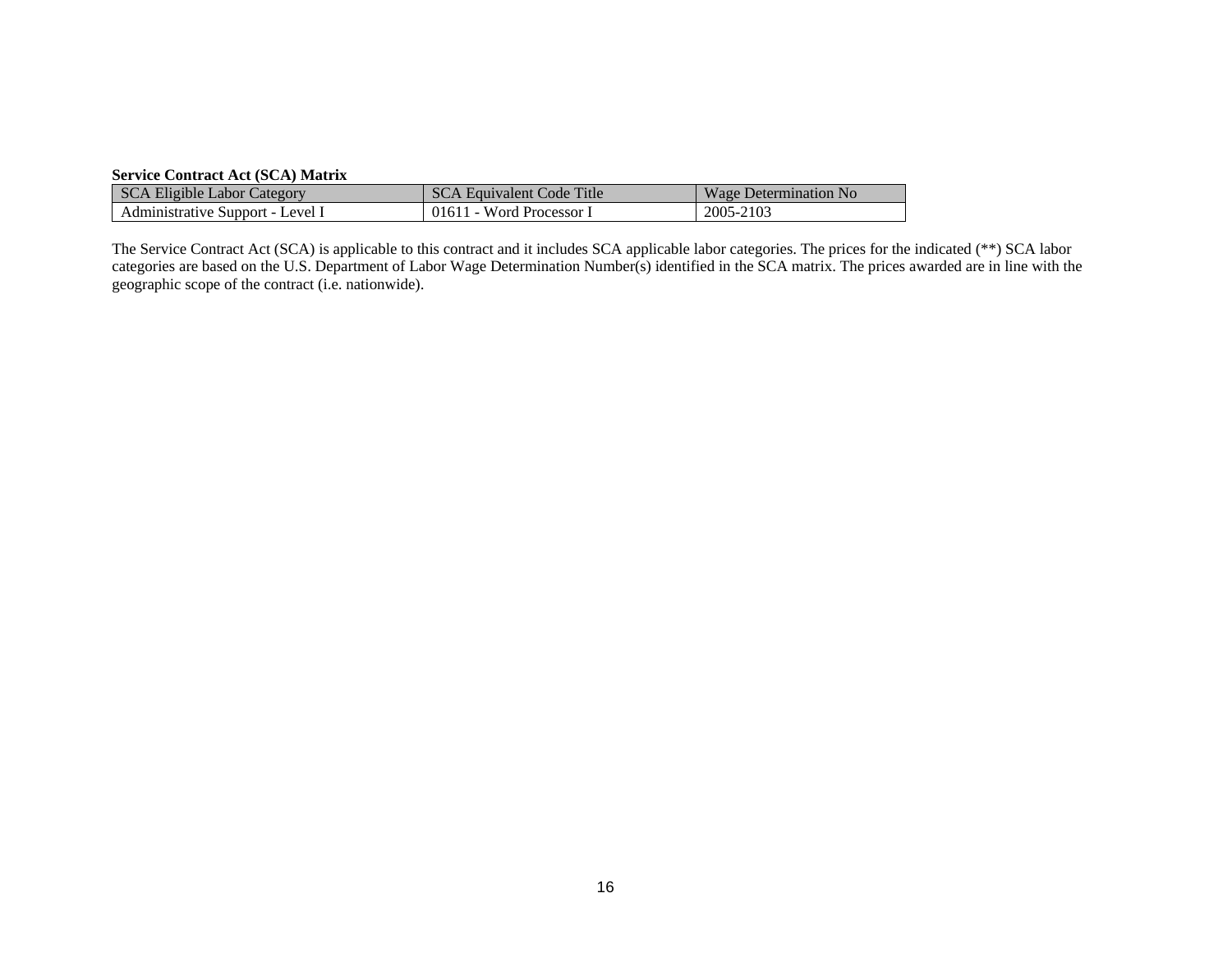## **LABOR CATEGORY DESCRIPTIONS**

#### **EXECUTIVE MANAGEMENT CONSULTANT (SINs 874-1, 874-7)**

Functional Duties/Responsibilities: This position will act as a cognizant authority over one or more of the top-level leadership issues including leadership assessment, organizational assessment and design, strategic planning, policy planning and development, business and process improvement. Will interface and provide direction, guidance and consulting to the highest levels within an agency up to and including the Secretary. Excellent management, communications, interpersonal, organizational and analytical skills are required. Position may require travel. Position may also require the ability to pass and maintain a security clearance. Provide leadership, assistance and direction across a number of key organizational areas, including: Formulation and implementation of strategic plans. Policy planning and analysis. Business and financial process and reengineering to meet strategic objectives. Developing process modeling and simulation. Executive level facilitation and support. High level, agency crossfunctional facilitation and support. Interagency committee facilitation and support. Program integration support. Interfacing with executive level customers on a regular basis. Monitor customer feedback and provide advice on a broad range of issues related to programs/services being delivered. Leadership at the highest programmatic and/or technical levels in order to accomplish customer driven projects. Manages all phases of a program from inception to completion. Serving as a technical expert in areas relevant to a major program, exercise, or initiative.

Minimum Education: Masters degree Required/Supplemental Certifications: None Minimum Experience Requirements: Fifteen (15) years general experience.

#### **PRINCIPAL CONSULTANT (SINs 874-1, 874-7)**

Functional Duties/Responsibilities: Supports management, organizational and business tasks, consults as a subject area expert to solve complex problems in technical areas, including but not limited to engineering, science, logistics, asset management, operations, research, program management, risk, information technology, finance, acquisition, etc. Collaborates with customer(s) to determine specific needs and requirements and to counsel within the expert area, including overseeing task execution. Provides expert technical analyses and advice in specific technical areas to support management, organizational and business decisions. Participates in meetings, task groups, teams, reviews and other environments to assist in collaborative results. Conducts site visits, investigations and studies to gather information. Prepares reports, presentations and papers to document findings, opinions and recommendations.

In business process reengineering, candidate will provide facilitation, training, methodology development and evaluation, process reengineering across all phases, identifying best practices, change management, activity and data modeling.

Supervises teams in accomplishing tasks and trains junior-level personnel in the technical aspects of assigned work. Requires excellent management, communication, interpersonal, organizational and analytical skills are required. Position may require travel. Position may require the ability to pass and maintain a Security Clearance.

Minimum Education: Masters degree Required/Supplemental Certifications: None Minimum Experience Requirements: Twelve (12) years general experience.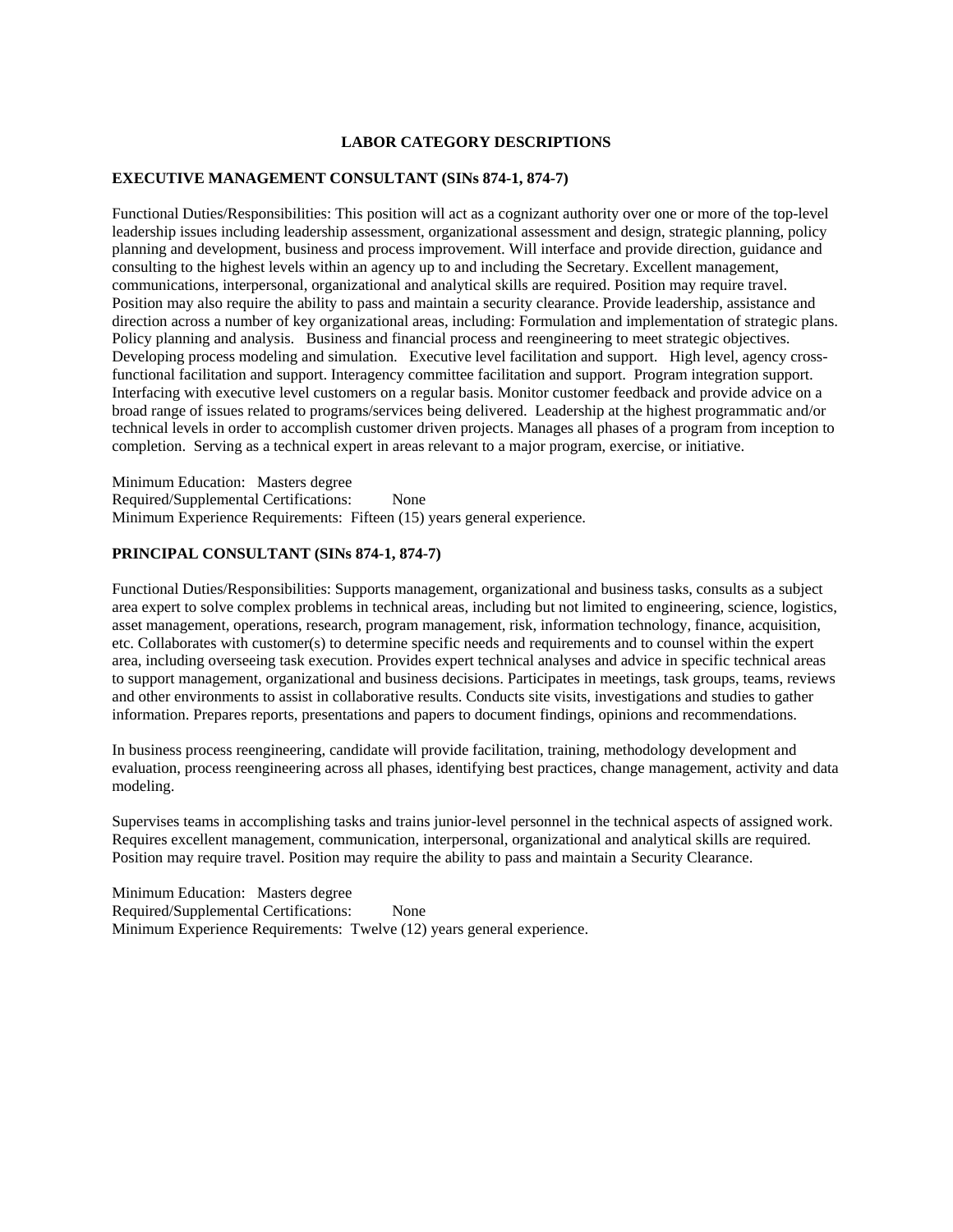# **MANAGEMENT CONSULTANT IV (SINs 874-1, 874-7)**

Functional Duties/Responsibilities: Supports management, organizational and business tasks, consults as a subject area expert to solve complex problems in technical areas, including but not limited to engineering, science, logistics, asset management, operations, research, program management, risk, information technology, finance, acquisition, etc. Collaborates with customer(s) to determine specific needs and requirements and to counsel within the expert area, including overseeing task execution. Provides expert technical analyses and advice in specific technical areas to support management, organizational and business decisions. Participates in meetings, task groups, teams, reviews and other environments to assist in collaborative results. Conducts site visits, investigations and studies to gather information. Prepares reports, presentations and papers to document findings, opinions and recommendations. Supervises teams in accomplishing tasks and train junior-level personnel in the technical aspects of assigned work. Good communications skills; working knowledge of word processing and integrated software applications; good management and organizational skills and ability to perform detail-oriented work are required. Position may require travel. Positions may require the ability to pass and maintain a Security Clearance.

Minimum Education: Bachelors degree Required/Supplemental Certifications: None Minimum Experience Requirements: Ten (10) years general experience

## **MANAGEMENT CONSULTANT III (SINs 874-1, 874-7)**

Functional Duties/Responsibilities: Supports management, organizational and business tasks, consults as a subject area expert to solve complex problems in technical areas, including but not limited to engineering, science, logistics, asset management, operations, research, program management, risk, information technology, finance, acquisition, etc. Provides expert technical analyses and advice in specific technical areas to support management, organizational and business decisions. Participates in meetings, task groups, teams, reviews and other environments to assist in collaborative results. Conducts site visits, investigations and studies to gather information. Prepares reports, presentations and papers to document findings, opinions and recommendations. Leads/mentors junior personnel. Excellent communications and analytical skills; working knowledge of computer systems and integrated software application programs. Some positions may require the ability to investigate, troubleshoot and design solutions to technical problems. Position may require travel. Positions may require the ability to pass and maintain a Security Clearance.

Minimum Education: Bachelors degree Required/Supplemental Certifications: None Minimum Experience Requirements: Eight (8) years general experience

#### **MANAGEMENT CONSULTANT II (SINs 874-1, 874-7)**

Functional Duties/Responsibilities: Supports management, organizational and business tasks, consults as a subject area expert to solve complex problems in technical areas, including but not limited to engineering, science, logistics, asset management, operations, research, program management, risk, information technology, finance, acquisition, etc. Provides expert technical analyses and advice in specific technical areas to support management, organizational and business decisions. Participates in meetings, task groups, teams, reviews and other environments to assist in collaborative results. Conducts site visits, investigations and studies to gather information. Prepares reports, presentations and papers to document findings, opinions and recommendations. May lead/mentor junior personnel. Excellent communications and analytical skills; working knowledge of computer systems and integrated software application programs. Some positions may require the ability to investigate, troubleshoot and design solutions to problems in specific areas of expertise. Position may require travel. Positions may require the ability to pass and maintain a Security Clearance.

Minimum Education: Bachelors degree Required/Supplemental Certifications: None Minimum Experience Requirements: Six (6) years general experience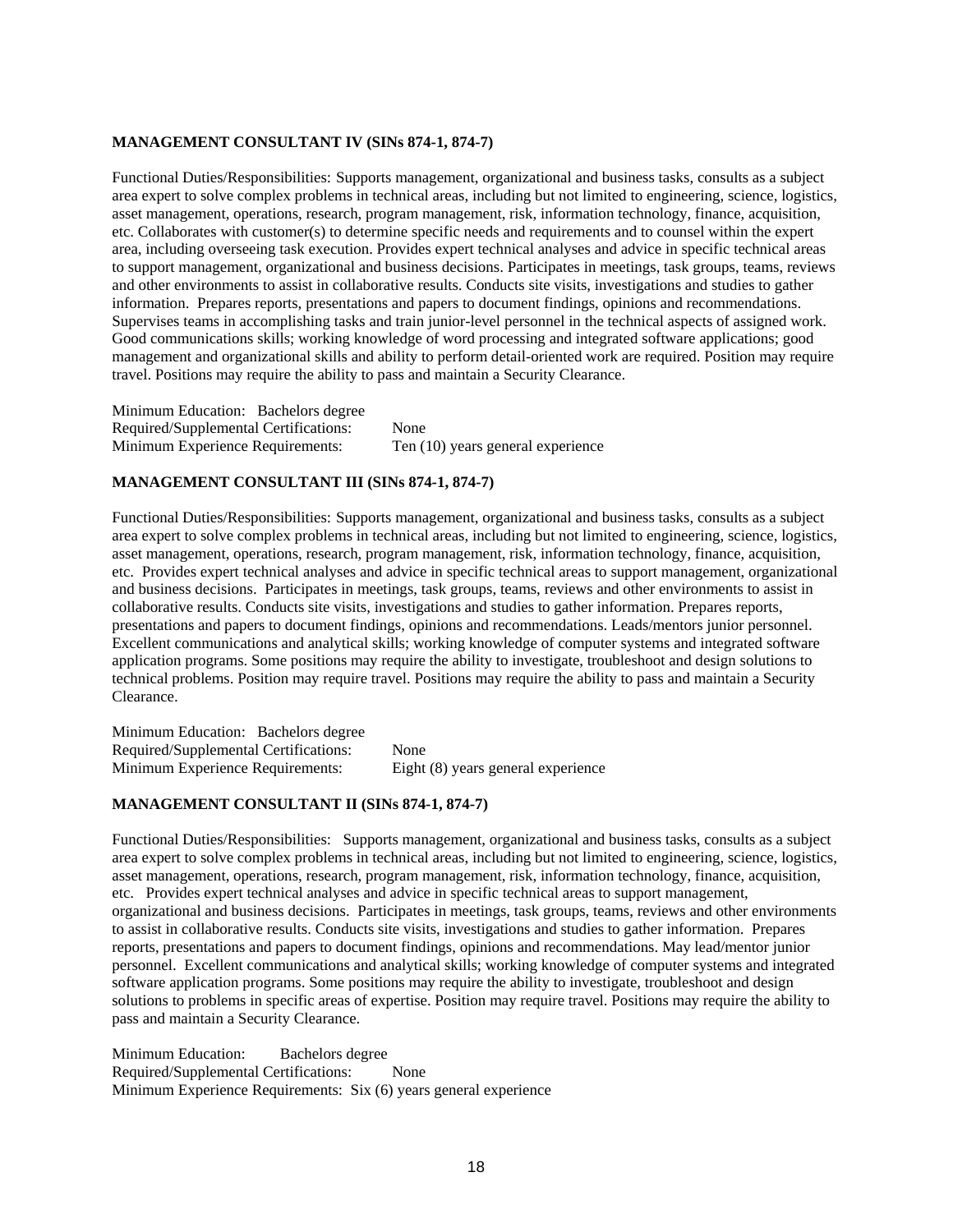# **MANAGEMENT CONSULTANT I (SINs 874-1, 874-7)**

Functional Duties/Responsibilities: Supports management, organizational and business tasks, consults as a subject area expert to solve complex problems in technical areas, including but not limited to engineering, science, logistics, asset management, operations, research, program management, risk, information technology, finance, acquisition, etc. Provides expert technical analyses and advice in specific technical areas to support management, organizational and business decisions. Participates in meetings, task groups, teams, reviews and other environments to assist in collaborative results. Conducts site visits, investigations and studies to gather information. Prepares reports, presentations and papers to document findings, opinions and recommendations. May lead/mentor junior personnel. Excellent communications and analytical skills; working knowledge of computer systems and integrated software application programs. Some positions may require the ability to investigate, troubleshoot and design solutions to problems in specific areas of expertise. Position may require travel. Positions may require the ability to pass and maintain a Security Clearance.

Minimum Education: Bachelors Degree Required/Supplemental Certifications: None Minimum Experience Requirements: Four (4) years general experience

#### **TECHNICAL ANALYST II (SINs 874-1, 874-7)**

Functional Duties/Responsibilities: Performs customer requirements analyses. As part of a technical team, solves complex technical problems. Conducts analytic and/or scientific studies in a specific technical area to support management, organizational or business decisions. Performs conceptual, developmental and planning functions for major programs. Generates specifications or plans for operational implementation. Prepares detailed technical documentation to support technical findings, opinions or recommendations. Performs customer liaison, makes presentations and attends customer meetings. Tests technical applications to ensure correct management decisions. Acts as a recognized expert in a specific discipline/capability. May supervise support personnel as required. Good written communication skills; working knowledge of word processing and integrated software applications; organizational skills and ability to perform detailed oriented work are required. Position may require travel. Position may require the ability to pass and maintain a Security Clearance.

Minimum Education: Bachelors degree Required/Supplemental Certifications: None Minimum Experience Requirements: Four (4) years general experience

# **TECHNICAL ANALYST I (SINs 874-1, 874-7)**

Functional Duties/Responsibilities: Assists subject matter experts in solving complex technical problems. Gathers and compiles data and maintains databases. Supports analytic and/or scientific studies in a specific technical area to support management, organizational or business decisions. Supports conceptual, developmental and planning functions for major programs. Drafts specifications or plans for operational implementation. Drafts/reviews investigative reports, papers and memoranda. Attends/supports customer meetings. Requires excellent communications and analytical skills; demonstrated working knowledge of computer systems and integrated software application programs. Position may require travel. Position may require the ability to pass and maintain a Security Clearance.

Minimum Education: Bachelors degree Required/Supplemental Certifications: None Minimum Experience Requirements: One (1) year of general experience

#### **ADMINISTRATIVE SPECIALIST II (SINs 874-1, 874-7)**

Functional Duties/Responsibilities: Maintains the project financials and/or schedule and overseas cost control and cost projections. Supports the project manager or client in use of the project management tools used for cost budgeting and tracking, financial and program analysis, activity assignment, resource planning, or cost control.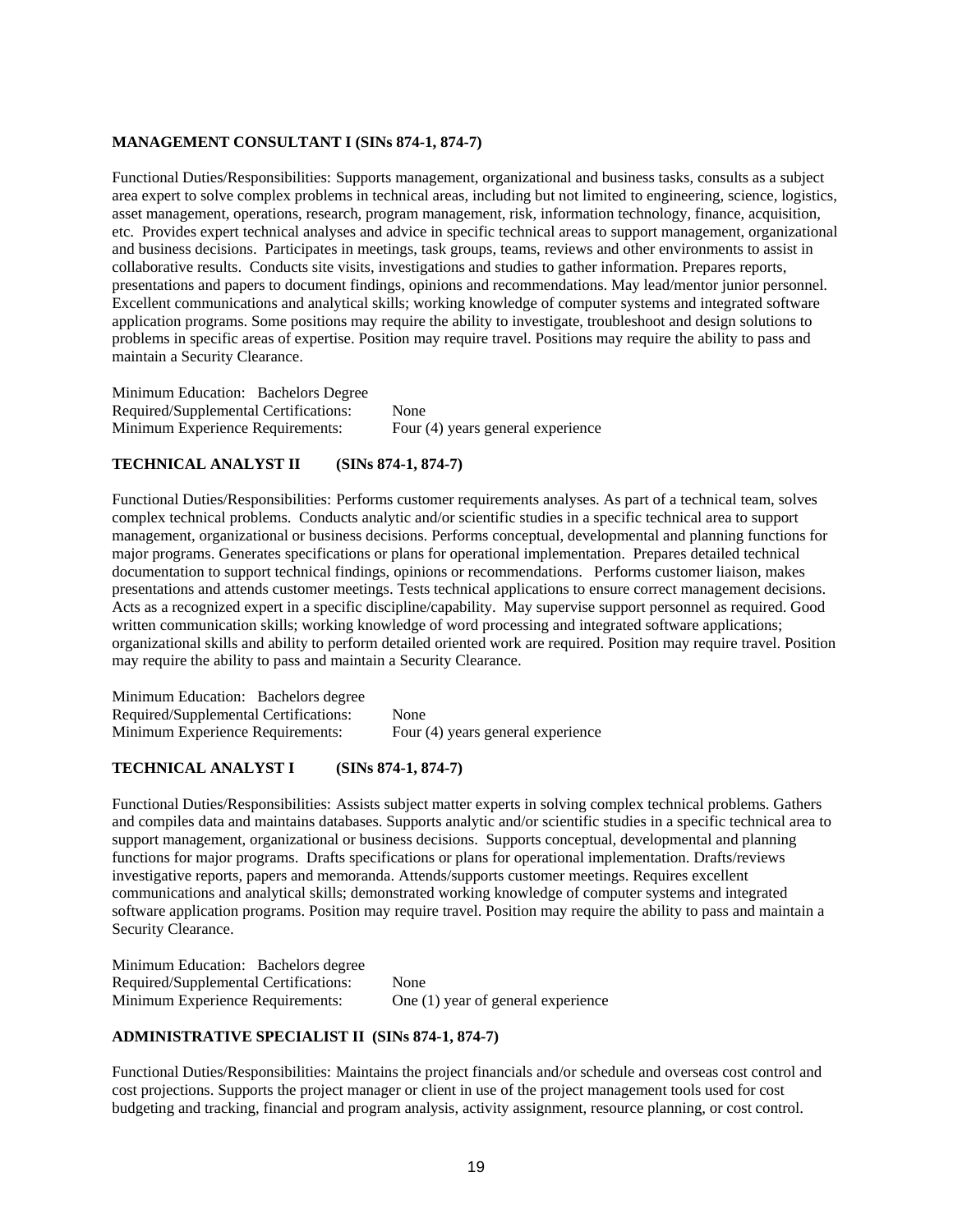Ensures problem resolution and customer satisfaction for individual task orders. Collects and analyzes performance data. Prepares and coordinates inputs for acquisition documentation, status reports, briefings and information inquiries. Conducts special studies and evaluations. Researches, analyzes problems and determines element(s) requirements with minimum supervision. Collaborates with customer(s) to define, coordinates and tracks the status of multi-disciplinary task(s) and advises on management and business element planning and implementation. May train new staff (internal and external) on concepts, techniques and reporting. Assesses and quantifies cost/schedule/ management/business status and risk. Evaluates trends and projects cost completion estimates.

May provide program control support for strategic, tactical, and operational level planning and management studies to determine the Government's MEO and for comparison of in-house bids to proposed ISSA prices. Prepares, analyses, and updates project schedules and cost spreadsheets related to studies, assessments, administrative appeals, and development of in-house Government cost estimates and PWSs for technical, logistics, or engineering projects. Provides program control support to source selection efforts and private-public partnerships.

May provide documentation support for strategic, tactical, and operational level planning and management studies. Prepares and edits documents related to studies, assessments, administrative appeals, and development of in-house Government cost estimates and PWSs for technical, logistics, or engineering projects. Provides documentation and project library support to source selection efforts and private-public partnerships.

Minimum Education: High School Diploma Required/Supplemental Certifications: None Minimum Experience Requirements: Has five (5) years general experience in project control and financials.

## **ADMINISTRATIVE SPECIALIST I (SINs 874-1, 874-7)**

Functional Duties/Responsibilities: Prepares and maintains word processing, spreadsheets, databases and/or other software files and information. Prepares technical reports, including gathering, analyzing, organizing, and presenting information and data in a logical, persuasive manner. Reads, understands, and brings to management's attention items requiring attention from the variety of data and reports sent to the office for action. Gathers data from various sources and synthesizes the options for action from that data, for the decision making process. In concert with program staff or Division Manager, designs and implements the necessary business processes to cause the effective functioning of the office. Screens, directs, and handles incoming telephone calls and requests. Responds to inquiries exercising significant initiative and judgment based on knowledge of policies and procedures, including answering customer inquiries and acting as a liaison. Organizes and maintains departmental files in accordance with applicable procedures and may support logistics tasking or financial control on projects. Schedules appointments, arranges meetings, and prepares required materials. May attend meetings to record and/or report on proceedings.

Minimum Education: High School Diploma Required/Supplemental Certifications: None Minimum Experience Requirements: Has one (1) year of general experience

#### **Engineering Program Manager (SINs 871-1, 871-2, 871-3, 871-4, 871-5, 871-6, 871-7)**

Manages the project in order to expand participation, anticipating and meeting customer needs; directs the tactical activities of the program including, but not limited to, engineering, finance and/or operations. General experience includes working with all phases of the development life cycle as well as obtaining increasing levels of management experience. Technical experience shall include the specific engineering discipline, system, products, or field of study applicable to the assigned task/project. The Engineering Program Manager is responsible for performing engineering activities for the assigned task or project and may be responsible for some or all of staffing, cost, and quality performance for the assigned project and task areas. The Engineering Program Manager is responsible for the resolution of technical issues; analyzes engineering requirements and directs/conducts engineering design activities; and conducts engineering analysis, design, and development for areas requiring a moderate degree of experience, training, and skill.

Level Education/Experience Requirement

- I A Bachelor's degree plus 7 years of work experience
- II A Bachelor's degree plus 10 years of work experience is required
- III A Bachelor's degree and 15 or more years of work experience is generally required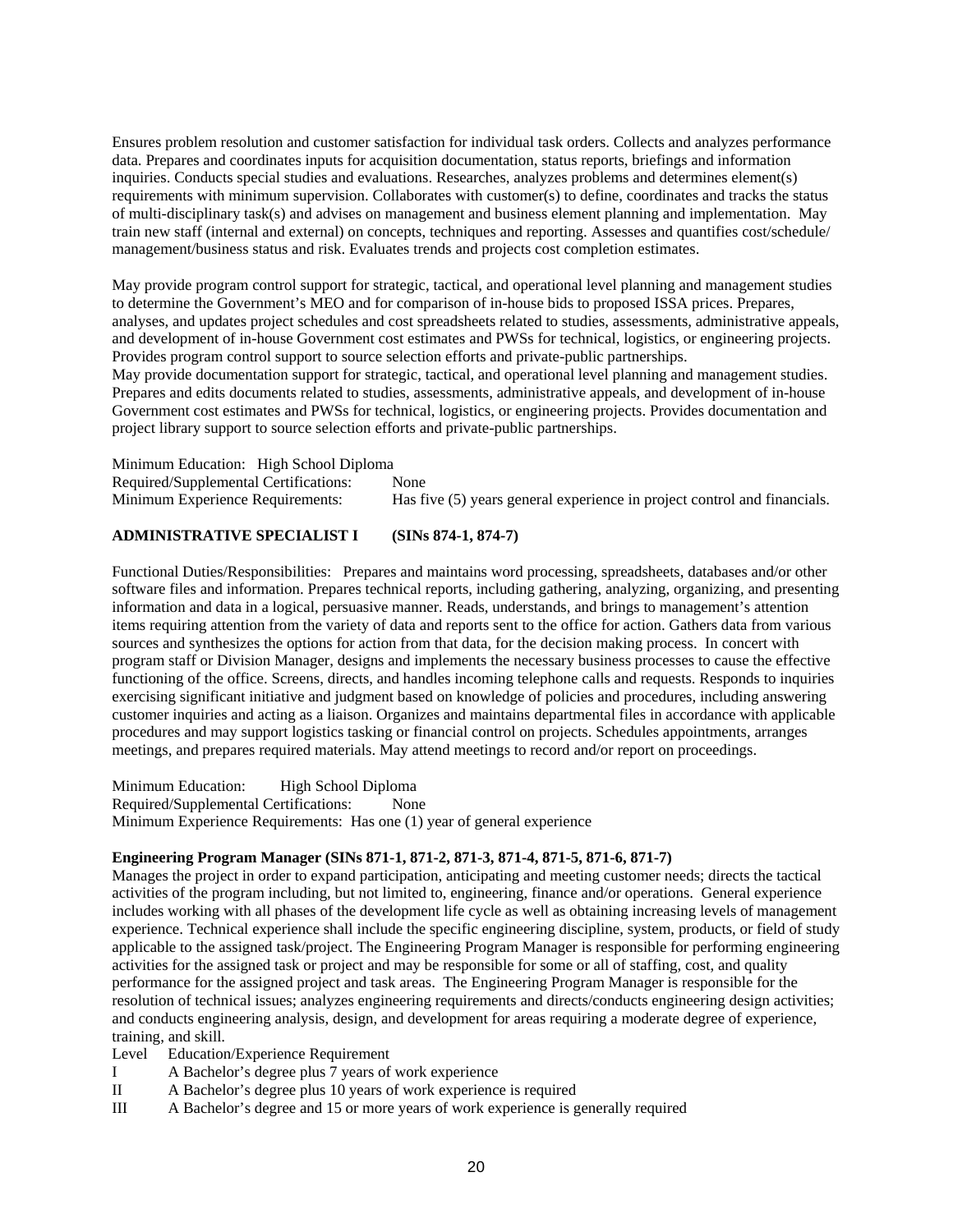# **Subject Matter Expert (SINs 871-1, 871-2, 871-3, 871-4, 871-5, 871-6, 871-7)**

An organizational expert in the mechanical, electrical, chemical, components of civil engineering, aerospace, nuclear, bioengineering, communication systems, science or marine architecture fields. The Subject Matter Expert provides technical knowledge and analysis of highly specialized applications and operational environments; highlevel functional systems analysis; and design, integration, configuration management, documentation or implementation advice on exceptionally complex problems that need extensive knowledge of the subject matter for effective implementation. The Subject Matter Expert participates as needed in all phases of science and engineering disciplines with emphasis on the planning, analysis, testing, integration, documentation, and presentation phases. Technical experience shall include the specific engineering discipline, system, products, or field of study applicable to the assigned task/project. Further the Subject Matter Expert applies principles, methods and knowledge of the functional area of capability to specific task order requirements. May have authored and published papers, articles or books in field of expertise.

- Level Education/Experience Requirement
- I A Bachelor's degree plus 7 years of work experience
- II A Bachelor's degree plus 10 years of work experience is required
- III A Bachelor's degree and 15 or more years of work experience is generally required

## **Engineer (SINs 871-1, 871-2, 871-3, 871-4, 871-5, 871-6, 871-7)**

Plans, schedules, conducts or coordinates detailed phases of the engineering or scientific work in a project or performs work that involves engineering or scientific practices. Technical experience shall include the specific engineering discipline, system, products, or field of study applicable to the assigned task/project. Typical work may include the following: research, development, design, testing, logistics, communications, configuration management, and analysis, production, maintenance and operation. Engineer's work may also include system security, planning, estimating, application, standardization of engineering facilities, systems, structures, software applications, firmware, processes equipment, devices, and documentation or materials. An Engineer applies knowledge of and experience with engineering principles and techniques to develop moderately complex specifications and procedures, develop and analyze designs, and evaluate technical reports. Conducts research concerned with design, manufacture and test of components, equipment and systems, including application of equipment to new uses. May create and analyze moderately complex engineering designs.

- Level Education/Experience Requirement
- I A Bachelor's degree plus 2 years of work experience is required.
- II A Bachelor's degree plus 4 years of work experience is required.
- III A Bachelor's degree plus 7 years of work experience is required.
- IV A Bachelor's degree plus 10 years of work experience is required.
- V A Bachelor's degree and 15 or more years of work experience is required

#### **Management Analyst (SINs 871-1, 871-2, 871-3, 871-4, 871-5, 871-6, 871-7)**

Management Analyst experience will include one or more of the following: development of program acquisition documentation; requirements analysis; development of testing criteria; configuration management; development of corrective action systems; development of program planning or monitoring approach (e.g. PERT, CPM, EVM); analysis of programs health; data collection and analysis; development of cost estimates and/or development of Program Status Reports. Knowledge of acquisition policies and procedures is desired. Additional experience in Information Assurance, Information Warfare and knowledge /experience in computer/network systems protection policies and procedures such as FISMA and CISSP may be required.

Level Education/Experience Requirement

- I A Bachelor's degree plus 6 years of work experience
- II A Bachelor's degree plus 10 years of work experience is required.
- III A Bachelor's degree and 15 or more years of work experience is required.

#### **Technician (SINs 871-1, 871-2, 871-3, 871-4, 871-5, 871-6, 871-7)**

Technician supports the planning and performance of engineering and customer specifications. Designs or installs components, equipment, or test sets and executes procedures and processes in conjunction with requirements and specifications developed by engineering staff. Supports the technical or engineering activities related to the development and integration of testing of a project assigned to higher level engineers. Oversees, completes or